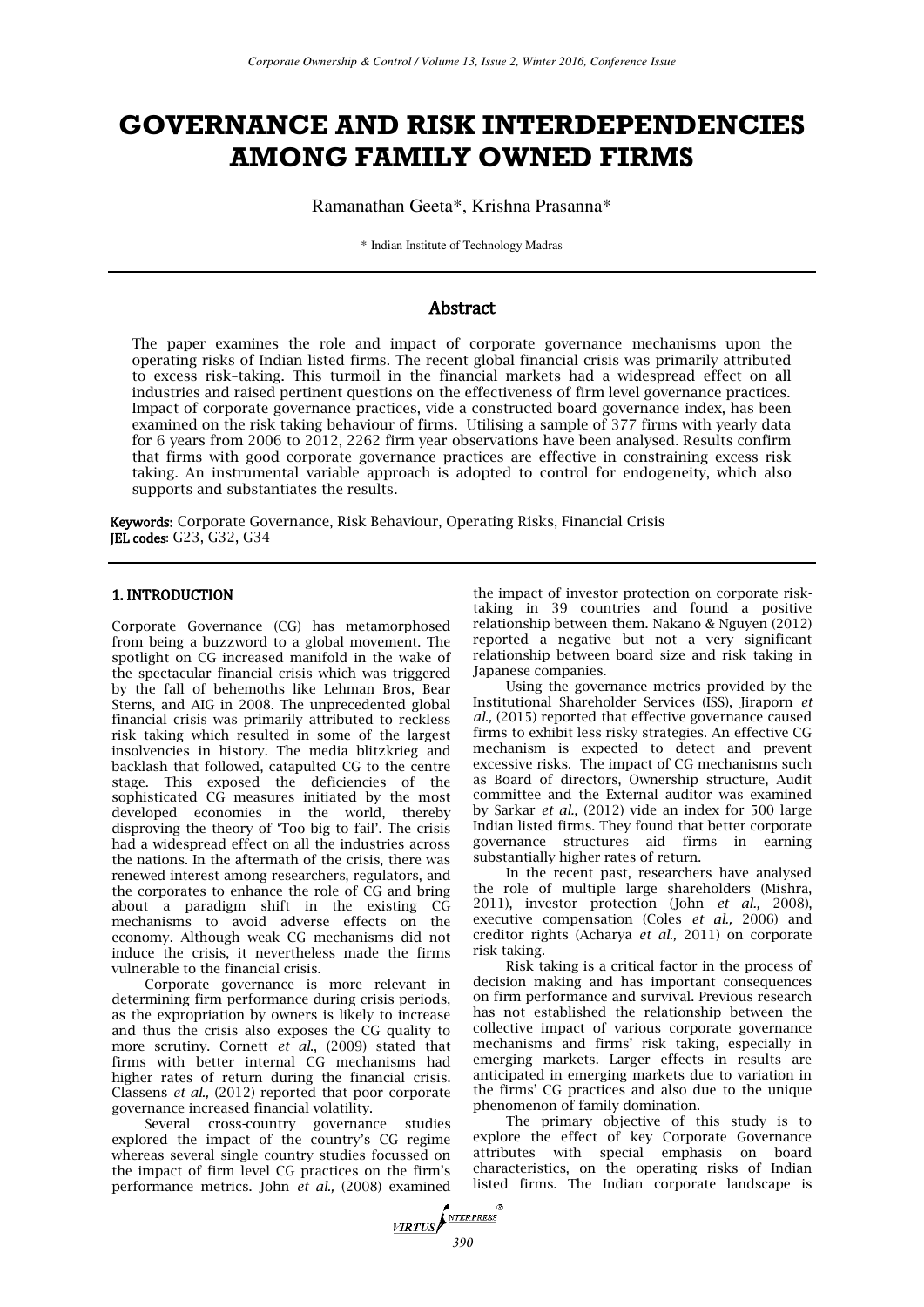primarily dominated by family firms which are perceived to be guarded and reluctant to abide by the CG norms. This scenario, juxtaposed with the<br>emphasis on the evolving mandatory CG evolving mandatory CG requirements in India makes the study relevant and contemporary. Two decades of gradual and progressive corporate governance reforms have resulted in Indian firms reorienting their CG framework. Studies on the impact of distinct CG mechanisms on the risk profile of firms are scant in emerging markets, especially in India. The motivation for this study stems from this gap and this paper thus seeks to examine and address whether good CG norms can constrain the excess risk taking behavior of Indian firms. The paper also examines if the association of good governance and risk taking is different in family controlled firms.

A sample of 377 listed firms comprising of large and small firms representing a diverse range of industries was considered for the study. A broad<br>based index primarily denoting board based index primarily denoting board characteristics was constructed for all the sample companies. The sample period of six years from 2006-12 was crucial as this time frame is close to the onset of the CG era in 2005 when several key changes were brought about in the CG framework and the period also encompasses the crisis phase and its effect. The impact of this Board Governance (BG) index was examined on the operating risks of the firms.

Standard deviation of earnings and cash flows during the turbulent crisis phase reflects the risk profile of the sample firms and helps to assess how the firms navigated the turmoil. Operating risk of the firm was measured by standard deviation of yearly earnings ratio (EBIDTA over lagged assets) and also by volatility of operating cash flow ratio (cash flows over lagged assets) for the entire sample period from 2006 to 2012.The OLS results exhibited statistically significant inverse relationship between BG quality and the level of operating risk of the firms. Governance research is replete with endogeneity concerns which arise due to measurement issues and challenges. The global crisis which originated in the financial industry can be considered to be an exogenous shock to the nonfinancial firms. Hence, testing the impact of BG mechanisms on the risk taking behavior of firms in the backdrop of this crisis is expected to mitigate the endogeneity concerns to a substantial extent. Nevertheless, the results were further corroborated with the two-stage least squares model (2SLS) which substantiated the inverse relationship between risk and governance quality.

The analysis was further supplemented with an investigation of the impact of family ownership on risk taking behavior. The results revealed a positive relationship between family ownership and firm level operating risks. This suggests that companies with dominant owners, who also exercise management control, are likely to indulge in excess risk taking.

The results of the study demonstrated the impact of firm level governance quality. Given the backdrop of the financial crisis, the results also lead to the inference that BG mechanisms alleviate the volatility in a firm. This study offers new contribution by exploring the impact of key board characteristics on operating risk parameters. It also provides empirical evidence to the regulators about the impact of board attributes and composition that serves as effective risk control mechanism. The results provide valuable insights to academicians and corporates who have been engaged in debates and parleys about the merits of governance in emerging economies.

Rest of the paper is organised as follows: Section 2 develops the hypothesis; Section 3 outlines the corporate governance measurement metrics; Section 4 discusses the methodology of Index construction and variables and Section 5 discusses the sample, data sources and model. Empirical analysis of the Index and its relation to operating risk measures are tabulated in Section 6 and Section 7 concludes the discussion.

# 2. REVIEW AND HYPOTHESIS DEVELOPMENT

Corporate governance owes its genesis to the misdemeanour of corporates. CG mechanisms have been fiercely debated by academicians, regulators and corporates.

India's tryst with CG began in earnest with the enactment and implementation of Clause 49 of the Listing Agreement in February 2000. Since then, several improvements have been adapted, with 2005 being the watershed year for CG in India. The presence of entrenched owners, lack of proper deterrent mechanisms and the costs involved have been the major challenges in ensuring effective governance quality at the firm level.

One of the major impediments for effective CG has been attributed to the predominance of concentrated ownership in India. The shareholding of promoters in NSE listed companies rose from 47.7 percent in March 2002 to 57.8 percent in March 2010 (source: NSE website). This phenomenon gives rise to possible price manipulation, expropriation of minority shareholders and undesirable related party transactions.

CG mechanisms mandated through Clause 49 of the Listing Agreement in India provides guidelines for board composition and monitoring, shareholders protection, disclosure quality and auditor engagement. The charter provides a comprehensive set of internal and external mechanisms which are directed at controlling and guiding the corporates in making business decisions.

Risk taking is integral to an organization and is the outcome of crucial decisions taken by the management and the Board. Excessive risk taking can be catastrophic as evidenced by the financial crisis. The financial crisis which triggered off in the financial sector had a cascading effect impacting even non-financial firms across all industry verticals.

CG reforms were formulated to ensure that risk levels remained in the optimal range and the propensity to excess risk taking was restrained. Both the probability of risks occurring and the severity of the impact of the risks were expected to be kept to the bare minimum. The general perception that earnings volatility and value creation are trade-offs, channelized the focus of governance literature to deliberate the growth and performance effects. The relative and appropriate risk boundaries at firm level and their linkages with governance are yet to

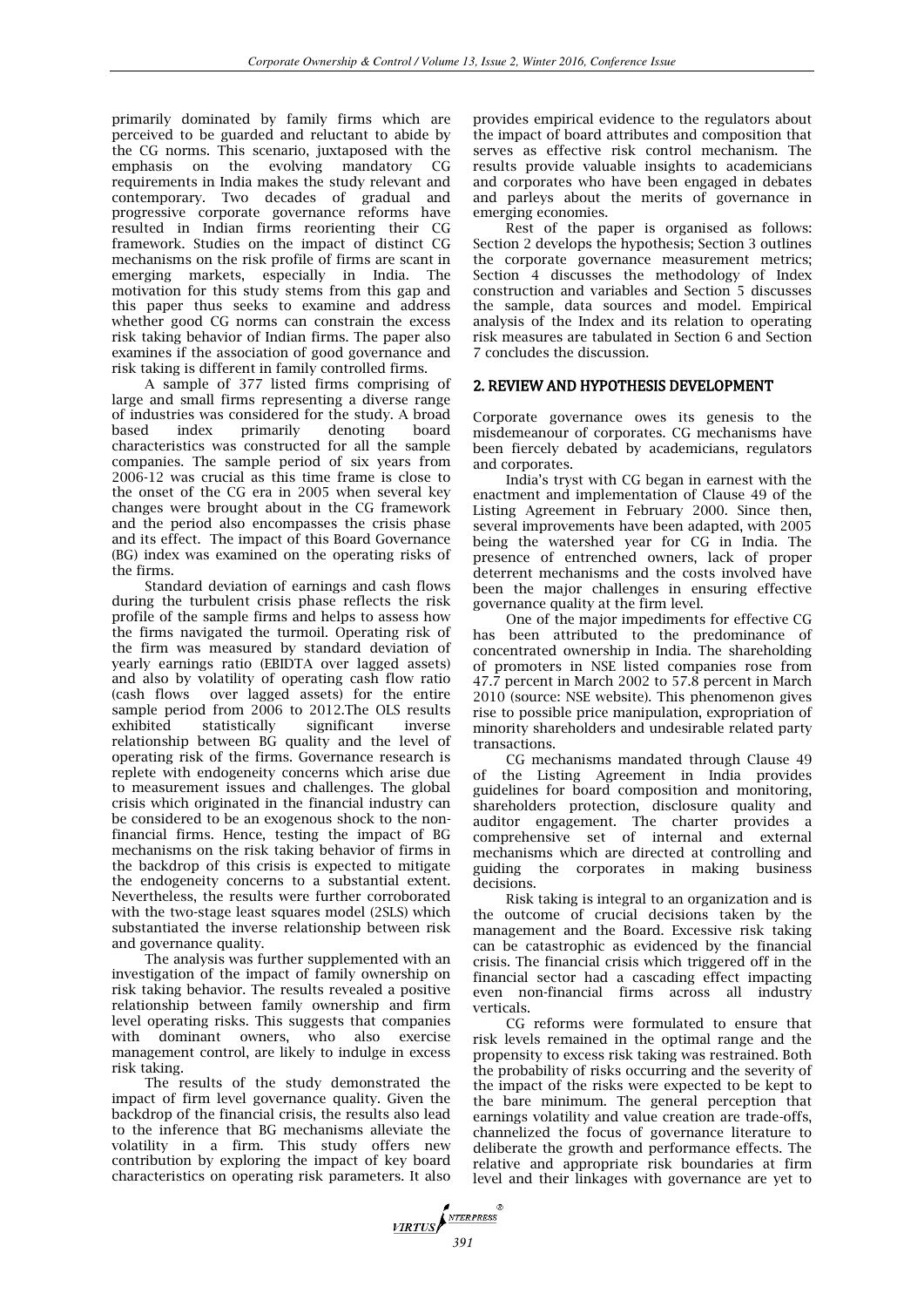be investigated in detail. Although the risk-return theory suggests that firms that engage or invest in risky projects are expected to earn better returns, excessive risk taking could prove detrimental to the firm. The crisis portrayed the CG framework as being unable to keep pace with the evolving business dynamics and complexities. Although CG did not precipitate the crisis, the general consensus was that it should have been instrumental in curbing the disastrous ramifications of the crisis.

Though the CG tenets have been legislated, many voluntary practices would ensure credible governance at the firm level. One of the reasons attributed for the perceived inadequate governance quality was that several CG norms were still under the umbrella of voluntary measures. In an emerging economy like India especially, it would be germane to investigate whether the CG norms helped the firms to proactively sail through the crisis period. Moreover, it would be pertinent to investigate whether the influence of CG mechanisms on risk taking were robust enough in family dominated firms.

Board demographics, in terms of size, experience, independence, frequency of meetings, regularity of attendance in Board meetings are perceived to be crucial to the overall quality of corporate governance. Regulators have panned the Boards for not devoting enough time to engage in business and understand the wide spectrum of risks the firms are exposed to. Risk governance has emerged as the key differentiator for investor assessment, especially in the post crisis era.

Burgeoning studies in literature have deliberated on the impact of various individual surrogates of corporate governance. There is widespread debate about the ideal board size and composition, which are undoubtedly key components of corporate governance (Adams & Ferreira, 2007). While it is easier for larger boards to facilitate key board functions (Guest, 2009), beyond a certain threshold they suffer from communication and coordination issues and free rider problems which negatively affects firm performance. Previous literature has proven that larger board size relates to lower performance volatility, irrespective of the size of the firm (Pathan, 2009; Cheng, 2008). This could be attributed to the collective decision making by several members who would reduce the propensity to extreme risk-taking. Nakano & Nguyen (2012) reported that Japanese firms with larger boards exhibited lower performance volatility. The present paper postulates that a larger board size would be effective in lower the operating volatility of the firm.

Another proxy for governance quality that is widely examined is the degree of board independence. Independent directors (IDs) are expected to bridge the information asymmetry between managers and shareholders. Independent directors lend credibility to the organization and send positive signals to the investors. Knyazeva *et al.,* (2013) found that board independence had a positive impact on the firm value for S&P1500 firms. This research study anticipated that the presence of independent directors will provide stability and hence reduce the firm's operating volatility.

Agency theory postulates that the Chief Executive Officer (CEO) or Managing Director (MD) does not always act in the best interests of the shareholders. The Board of Directors is the apex body in a firm and entrusting the CEO /MD with the dual role of the Chairman of the Board represents the ultimate conflict of interest. Governance advocates recommend separation of the monitoring role from management. Prior research has pointed out that a board's vigilance is compromised when duality exists (Hayward & Hambrick 1997, Mizruchi 1983). Duality promotes CEO entrenchment which in turn leads to restricted information flow to the other board members. Li *et al.,* (2010) found empirical evidence of a positive relationship between CEO duality and risk taking in Chinese firms. The governance index in this paper has been built on the premise that duality promotes risktaking and hence ascribes a positive relationship with risk-taking.

A key component of governance is the board meetings which facilitate deliberations on business decisions and improves the quality of board supervision. The frequency of meetings held is another important measure of the board supervision and monitoring (Brick & Chidambaran, 2010). Adams & Ferreira (2008) remarked that attendance at board meetings is crucial as this is the primary channel through which the directors obtain the necessary firm-specific information and provide the required advice and guidance to the management. The present study conjectures that the frequency of board meetings and higher attendance will have an inverse relationship with risk-taking.

According to the reputation hypothesis, a 'busy' director demonstrates evidence of his abilities and effectiveness through multiple directorships. Fich & Shivdasani (2006) defined an outside director as busy if s/he served on three or more boards. A counter view is expostulated by the busyness hypothesis. Too many board appointments of a director have a negative impact on firm performance. An overcommitted director would be less effective in advising or monitoring as s/he would be distracted.

The meagrely available literature enumerating the impact of governance quality on risk taking behaviour dealt only with the individual traits of governance. The impact of the composite attributes which reflect the quality of firm level governance on risk taking behaviour has not been adequately explored. This paper therefore attempts to explore this complex interface between key board attributes, in the form of a constructed index, and the risk behaviour of Indian firms.

Emerging economies are deemed to have relatively weaker investor protection and weaker deterrent mechanisms which preclude firm-level governance provisions from being fully enforceable. Superior CG practices can curtail the extent to which dominant shareholders indulge in expropriation and hence limit the earnings volatility and cash flow sensitivity.

The above arguments lead to the following hypothesis:

Effective Board governance mechanisms help to reduce the operating risks of the firms and constrain excessive risk taking.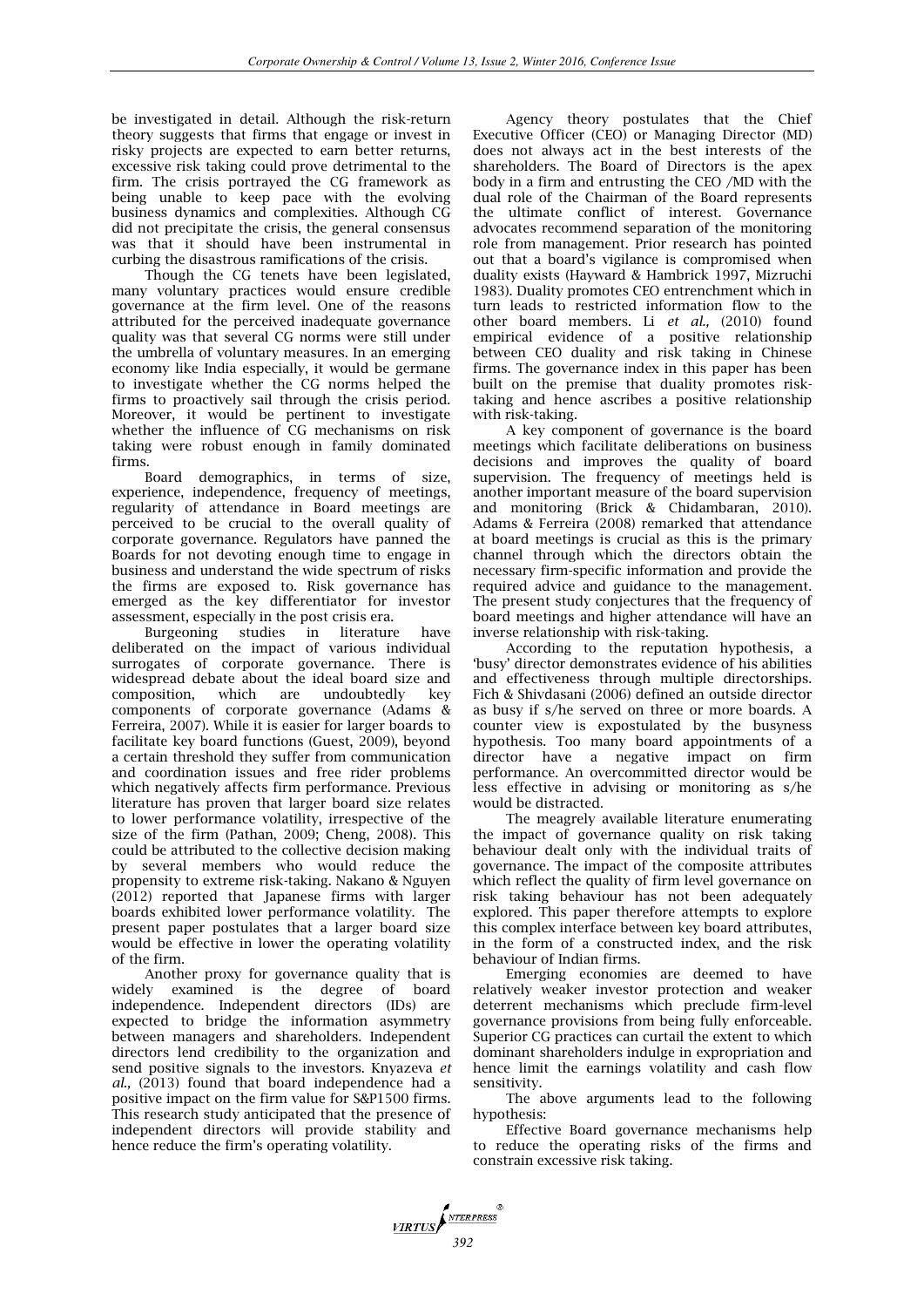Effective Board governance mechanisms constrain excessive risk taking behaviour in family dominated firms.

# 3. CORPORATE GOVERNANCE: MEASUREMENT **METRICS**

Corporate governance quality is generally measured through an index constituted either through secondary or primary data. Particular mention needs to be made of both the indices – the Governance Index developed by Gompers *et al.,* (2003) adopted several governance provisions which proxied for the depth of shareholder rights; and the Entrenchment Index developed by Bebchuk *et al.*, (2009).

The governance standards developed by the Institutional Shareholder Services Inc., (ISS) are frequently employed by US researchers. The ISS governance standards are classified into eight segments explaining different attributes of corporate governance. The standards comprise a total of 51 factors. Their governance segments include internal governance mechanisms such as board, compensation, ownership patterns and external governance attributes such as audit and organizational structure. The ISS governance standards are considered to be the most allinclusive data on corporate governance.

Credit Lyonnais Securities Asia (CLSA) index developed in 2001 is widely considered to be the only available governance measure in emerging markets. The CLSA surveys include 57 criteria that are grouped into seven major categories which are: transparency, management discipline, independence, accountability, responsibility, fairness and social awareness. The arithmetic mean of these categories is used as the measure of the strength of corporate governance and is denoted as the CG score. Apart from using CLSA, individual researchers have composed their own index based on responses to survey questions or based on secondary data (Black *et al.,* 2006).

Indian researchers constructed an index based on both primary and secondary hand collected data. Balasubramanian *et al*., (2010) constructed a broad Indian Corporate Governance Index (ICGI) with 49 attributes collated through a survey. They studied the association between ICGI and firm market value.

Sarkar *et al.,* (2012) devised a CG Index based on secondary data by encompassing four important corporate governance mechanisms namely, the Board of directors, Ownership structure, Audit committee, and the External auditor. They considered a total of 22 attributes across these 4 parameters. They examined the relation of their CG index with the market performance of the companies and found a very strong association between the two.

Varshney *et al.,* (2012) constructed a CG Index for 105 Indian listed firms by considering 11 governance mechanisms including Board structure, Ownership structure, Market for corporate control and Product market competition. They studied the impact of their computed CG index score on economic value added and found a positive and statistically significant relationship between the two.

Non-availability of CG ratings and a compiled governance database have constrained the Indian researchers to use individual surrogates for CG. Firm level risk decisions would reflect the comprehensive set of governance variables which cannot be analysed by standalone governance attributes in isolation. Thus, a comprehensive CG index would capture the overall governance quality better than the individual CG surrogates. However, lack of governance data base and lack of consensus on what exactly measures governance quality makes quantification a herculean task.

# 4. DESCRIPTION OF VARIABLES

## 4.1 Measuring Firm Level Governance Quality

Internal governance mechanisms reflecting the composition and monitoring of the directors have been captured through a constructed firm level BG Index. Apart from this index, key distinguishing governance variables in the Indian context such as the number of promoter directors on the board have been included as standalone exogenous variables in the analysis.

## 4.1.a Construction of Board Governance (BG) Index

The constructed BG index comprises of several board characteristics as the board is the single most powerful pillar in the Indian family business environment. Board members themselves would assume key management positions apart from being the dominating owners. Corporate ownership, management and monitoring get coalesced in a typical Indian governance environment. The 14 components included for the construction of BG index are enumerated in Table 1.

The board of a company is considered to be one of the main internal corporate governance mechanisms (Brennan, 2006). It is entrusted with the crucial responsibility of defining appropriate risk thresholds within which the firm is expected to operate.

There have been conflicting views on the impact of board size. The Indian Companies Act 1956, prescribes minimum number of directors as 3 and the maximum as 12. The total board size at the end of each fiscal year is considered as the board size of the respective firm while constructing the BG index. Directors who have resigned are excluded and directors who are appointed any time during the year are included to ensure consistency.

Clause 49 had mandated that one-half of the total board should comprise of IDs, if the Chairman is an executive chairman, else one-third. A prominent airlines company in India made headlines in 2011 for flouting these norms. The firm also faced flak for taking excess leverage and for their inability to service the debt repayments. The evolving regulatory landscape expects that competent IDs will ensure transparency and act ethically in the best interests of the company to safeguard the interests of all stakeholders. Hence, a higher number of IDs in the board of a firm is expected to minimise the excess risks of a firm.

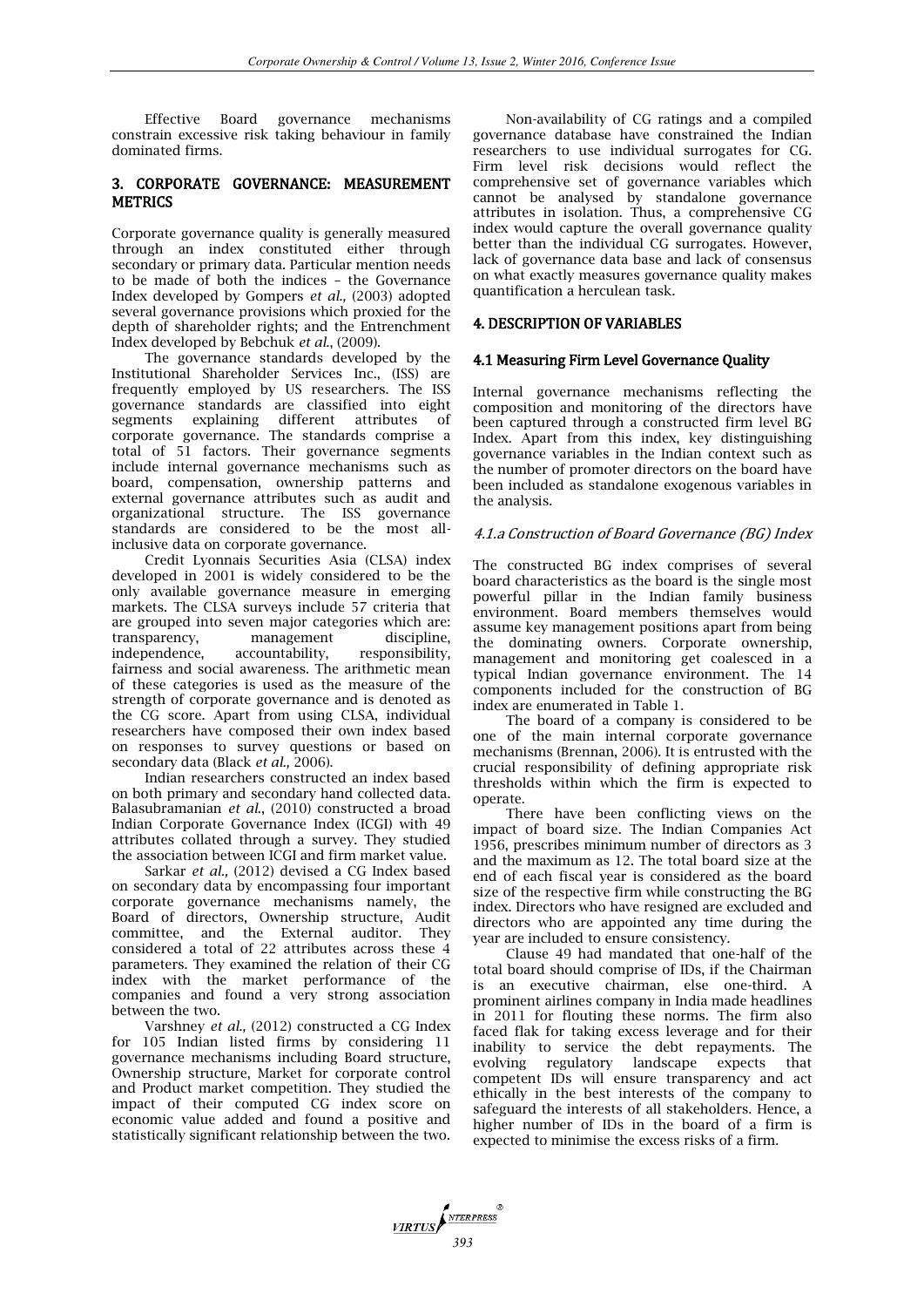| SN             | <b>Particulars</b>                                                                                                                                                                   | <b>Regulatory requirement</b>                                                                                                                                                                                                                                                                  | <b>Scoring pattern</b>                                                                                                                                                                                                                                                    |  |  |
|----------------|--------------------------------------------------------------------------------------------------------------------------------------------------------------------------------------|------------------------------------------------------------------------------------------------------------------------------------------------------------------------------------------------------------------------------------------------------------------------------------------------|---------------------------------------------------------------------------------------------------------------------------------------------------------------------------------------------------------------------------------------------------------------------------|--|--|
|                | <b>Continuous variables</b><br>Continuous variables are also given<br>a score ranging from $1$ to $0$ , on par<br>with the binary variables to obtain<br>a cumulative BG Index Score | In all the cases, desirable governance<br>practice has been scored as 1 and the<br>score is progressively reduced for<br>other distribution categories                                                                                                                                         | The data distribution of each governance<br>attribute has been grouped into 4<br>categories representing 25th, 50th, 75th<br>and 95th percentiles.                                                                                                                        |  |  |
| $\mathbf{1}$   | <b>Board Size</b>                                                                                                                                                                    | Minimum number of directors<br>prescribed is 3 and the maximum is 12                                                                                                                                                                                                                           | Scoring is as follows:<br>if the board size of the company is:<br>in the 25th percentile, then score = $0$ ,<br>in 50th percentile = $0.25$ ,<br>in 75th percentile = $0.50$ ,<br>in 95th percentile = $0.75$ , above that = 1.                                           |  |  |
| $\overline{2}$ | No of Independent Directors in the<br>Board                                                                                                                                          | Clause 49 mandates that 50% of board<br>should be Independent directors when<br>Chairman is executive, and one third<br>should be independent in case of<br>nonexecutive chairman                                                                                                              | Scoring is as follows:<br>if the total number of IDs of the company<br>are:<br>in the 25th percentile, then score = $0$ ,<br>in 50th percentile = $0.25$ ,<br>in 75th percentile = $0.50$ ,<br>in 95th percentile = $0.75$ , above that = 1.                              |  |  |
| 3              | Proportion of Executive Directors                                                                                                                                                    | Not less than 50% of the Board should<br>comprise of Non-Executive Directors.                                                                                                                                                                                                                  | Scoring is as follows: If the proportion of<br>executive directors in the board are in:<br>in 25th percentile, then score = $1$ ,<br>in 50th percentile = $0.75$ ,<br>in 75th percentile = $0.50$ ,<br>in 95th percentile = $0.25$ , above that = 0.                      |  |  |
| $\overline{4}$ | No of Board Meetings held in a<br>fiscal year                                                                                                                                        | Clause 49 mandates 4 board meetings<br>in a year                                                                                                                                                                                                                                               | Scoring is as follows:<br>if the total number of board meetings in<br>the company are:<br>in the 25th percentile, then score = $0$ ,<br>in 50th percentile = $0.25$ ,<br>in 75th percentile = $0.50$ ,<br>in 95th percentile = $0.75$ , above that = 1                    |  |  |
| 5              | Attendance percentage of the<br>Independent Directors in Board<br>Meetings                                                                                                           | No mandatory percentage of<br>attendance is provided                                                                                                                                                                                                                                           |                                                                                                                                                                                                                                                                           |  |  |
| 6              | Outside directorships held by<br><b>Independent Directors</b>                                                                                                                        | The Companies Act prevents a Director<br>from being a Director, at the same<br>time, in more than fifteen companies,<br>excluding private companies and other<br>companies notified by the Act                                                                                                 | Scoring is as follows: If the average<br>outside directorships held by the<br>directors in the board are in:<br>in 25th percentile, then score = $1$ ,<br>in 50th percentile = $0.75$ ,<br>in 75th percentile = $0.50$ ,<br>in 95th percentile = $0.25$ , above that = 0. |  |  |
|                | <b>Binary variables</b>                                                                                                                                                              |                                                                                                                                                                                                                                                                                                | Desirable governance practice is given a<br>score of 1, else 0.                                                                                                                                                                                                           |  |  |
| $\overline{7}$ | Duality                                                                                                                                                                              | Desirable practice is to have separate<br>CEO/MD and Chairman positions                                                                                                                                                                                                                        | If Chairman is also the CEO/MD, then 0,<br>else 1.                                                                                                                                                                                                                        |  |  |
| 8              | Presence of a CFO                                                                                                                                                                    | Although the CEO/CFO certification<br>was mandated from January 2006, the<br>whole-time Finance Director or any<br>other person heading the finance<br>function discharging that function was<br>considered to be the CFO. Companies<br>Act 2013 has required an independent<br>CFO designate. | If CFO is present, then 1, else 0                                                                                                                                                                                                                                         |  |  |
| 9              | <b>Composition of Non Executive</b><br>Directors in the Remuneration<br>Committee                                                                                                    | Remuneration committee may<br>comprise of at least three directors, all<br>of whom should be non-executive<br>directors, the Chairman of committee<br>being an independent director. This is<br>a non mandatory recommendation.                                                                | If comprised entirely of NED, then 1, else<br>0.                                                                                                                                                                                                                          |  |  |
| 10             | Stock options provided to<br><b>Independent Directors</b>                                                                                                                            | Remuneration to be paid to<br>Independent Directors to be fixed by                                                                                                                                                                                                                             | If stock options santioned to IDs, then<br>coded as 0, else 1.                                                                                                                                                                                                            |  |  |

| Table 1. Board Governance Index and the scoring pattern |  |  |
|---------------------------------------------------------|--|--|
|---------------------------------------------------------|--|--|

*<u>VIRTUS</u> <i>SYTERPRESS*<br>394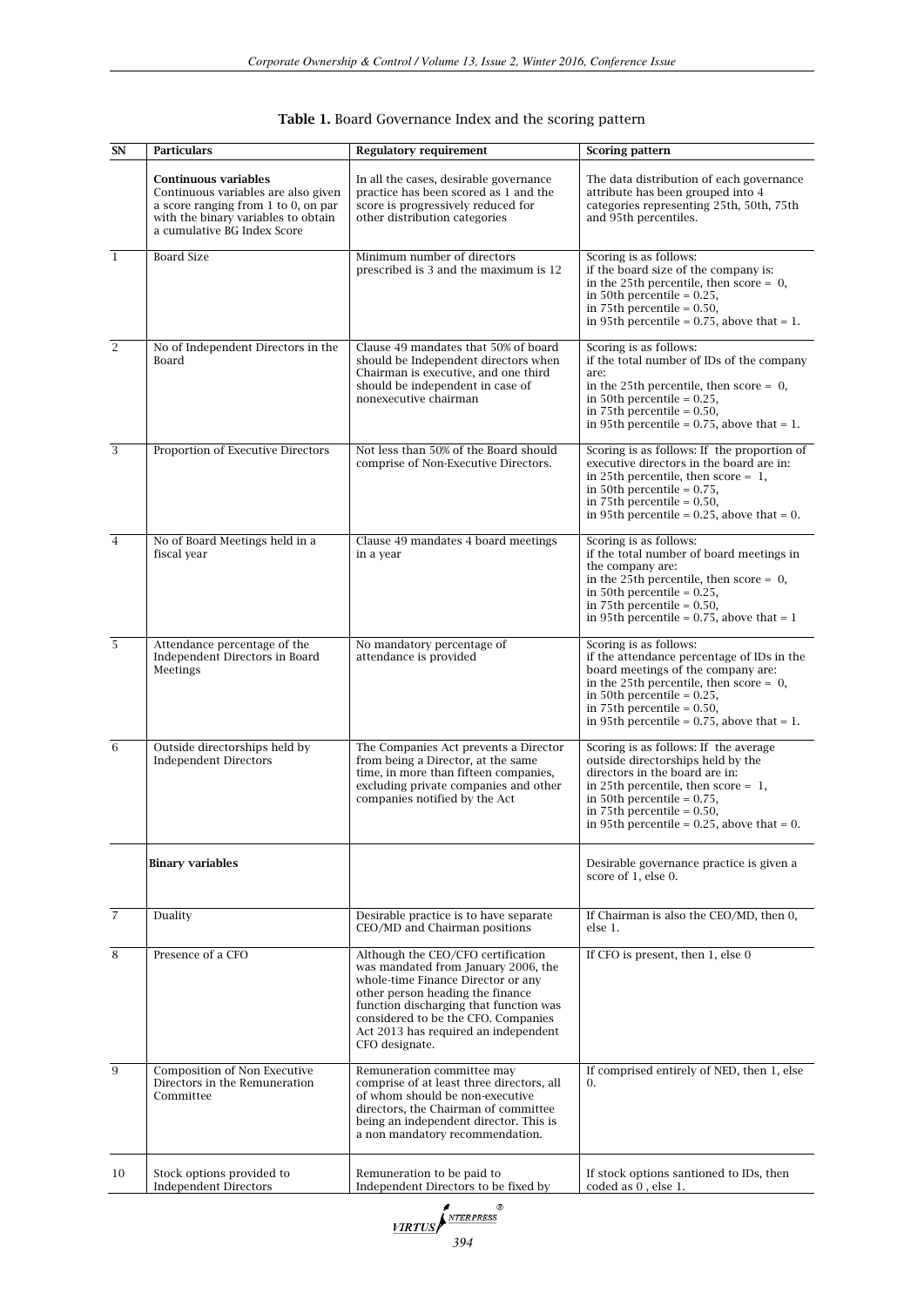| SN | <b>Particulars</b>                                                            | <b>Regulatory requirement</b>                                                                                                                                                                                                                                                                                                                                                                     | <b>Scoring pattern</b>                                                               |
|----|-------------------------------------------------------------------------------|---------------------------------------------------------------------------------------------------------------------------------------------------------------------------------------------------------------------------------------------------------------------------------------------------------------------------------------------------------------------------------------------------|--------------------------------------------------------------------------------------|
|    |                                                                               | the Board of Directors and approved by<br>shareholders in general meeting.<br>Shareholders' resolution to specify the<br>limits for the maximum number of<br>stock options to be granted to non-<br>executive directors, including<br>independent directors, in any financial<br>year. (Note: granting of stock options is<br>prohibited by the Companies Act, 2013<br>and the revised Clause 49) |                                                                                      |
| 11 | Attendance of Independent<br>Directors at AGM                                 | No specific mandatory requirement.<br>Clause 49 mandates only the<br>disclosure of directors attendance in<br>AGM                                                                                                                                                                                                                                                                                 | If IDs attend AGM, then coded as 1, else<br>$\Omega$ .                               |
| 12 | Board facilitates hosting of<br>Analysts' reports on the company's<br>website | Desirable practice is to host the<br>analysts' report                                                                                                                                                                                                                                                                                                                                             | If analysts' report is hosted in the<br>company's website, then 1, else 0            |
| 13 | Number of companies in which the<br>CEO is on the Board                       | Desirable practice is for the CEO to be.<br>on the board of fewer companies                                                                                                                                                                                                                                                                                                                       | If the CEO serves on the boards of 2 or<br>less companies, it is coded as 1, else 0. |
| 14 | CEO not listed as a related party                                             | Desirable practice if CEO is not listed<br>as a related party                                                                                                                                                                                                                                                                                                                                     | If not listed as a related party, then coded<br>as 1, else 0.                        |

Indian boards are generally populated with family members and their friends who join them as executive directors. Clause 49 recommends that not more than 50% of the board should be executive directors. Percentage of executive directors in the board has been taken as a variable for constructing the BG index.

As per Indian regulations, a minimum of four board meetings are required to be held in each accounting year. The number of the board meetings convened in the year has been considered for constructing BG Index. Although there is no mandated percentage of attendance for the board meetings, members' participation is important for effective board monitoring. Hence, percentage of attendance of IDs in the board meetings has been included in the BG index.

Interlocking directorships limit the time board members can allot for company deliberations. In India, a person can hold directorships in a maximum of 15 companies. The number of directorships is included in the BG Index.

Duality refers to a board structure in which the CEO or MD also holds the position of Board Chairman. 53% of the sample firms considered in this study had the CEO/MD serving as the Chairman of the company. Duality has been coded as binary variable while constructing BG index. Although the CEO/CFO certification was mandated from January 2006, the whole-time finance director or any other person heading the finance function and discharging that function was considered to be the CFO in Indian companies. Companies Act 2013 has recognised the CFO as a key management personnel and requires every listed company to appoint a whole time personnel as a CFO. The existence of an independent CFO in the company has been coded as a binary variable.

Clause 49 recommends a remuneration committee with at least three directors, all of whom should be non-executive and that the chairman be an independent director. The existence of the remuneration committee with all non-executive directors has been included as another binary variable in the BG index.

Remuneration to be paid to independent directors is to be fixed by the Board of Directors and

approved by shareholders in the general meeting. Shareholders' resolution should specify the limits for the maximum number of stock options to be granted to non-executive directors, including independent directors, in any financial year. Granting of stock options to IDs is prohibited by the Companies Act, 2013 and the same was also subsequently revised by Clause 49. The sample period of this study is up to the fiscal year 2012, during which time the companies were allowed to and also granted stock options to the director. As it is acknowledged as an undesirable governance practice, granting of stock options to IDs is considered as a binary variable.

Additional board attributes which are generally acknowledged as desirable governance practices by regulators have also been included in the construction of the BG index. Presence of IDs at the AGM helps to resolve the queries of the shareholders and reinforces their commitment and involvement in the company. Firms hosting the analysts' reports are considered progressive as this helps investors to gather firm specific information. Although, the law does not expressly prohibit the CEO of a company from serving as a non-executive Director on other boards, his time and contribution as a CEO can be maximised if he serves on fewer boards. Similarly, if a CEO is listed as a related party, it could lead to potential conflict of interest. Hence, it is desirable for a CEO to refrain from related party transactions with the firm. These desirable practices have been coded as binary variables.

A code ranging from 0 to 1 has been assigned to each of the binary attributes, with 1 implying desirable governance practice and 0 implying otherwise. In case of the other continuous attributes also, the scores assigned range from 0 to 1. The data distribution of each of these continuous variables has been grouped into 4 categories representing the 25th, 50th, 75th and 95th percentiles. In all the cases, desirable governance practices have been scored as 1 and the score is progressively reduced for other distribution categories.

Weights have not been assigned to the individual BG traits in the index as this introduces elements of subjectivity and could lead to a bias.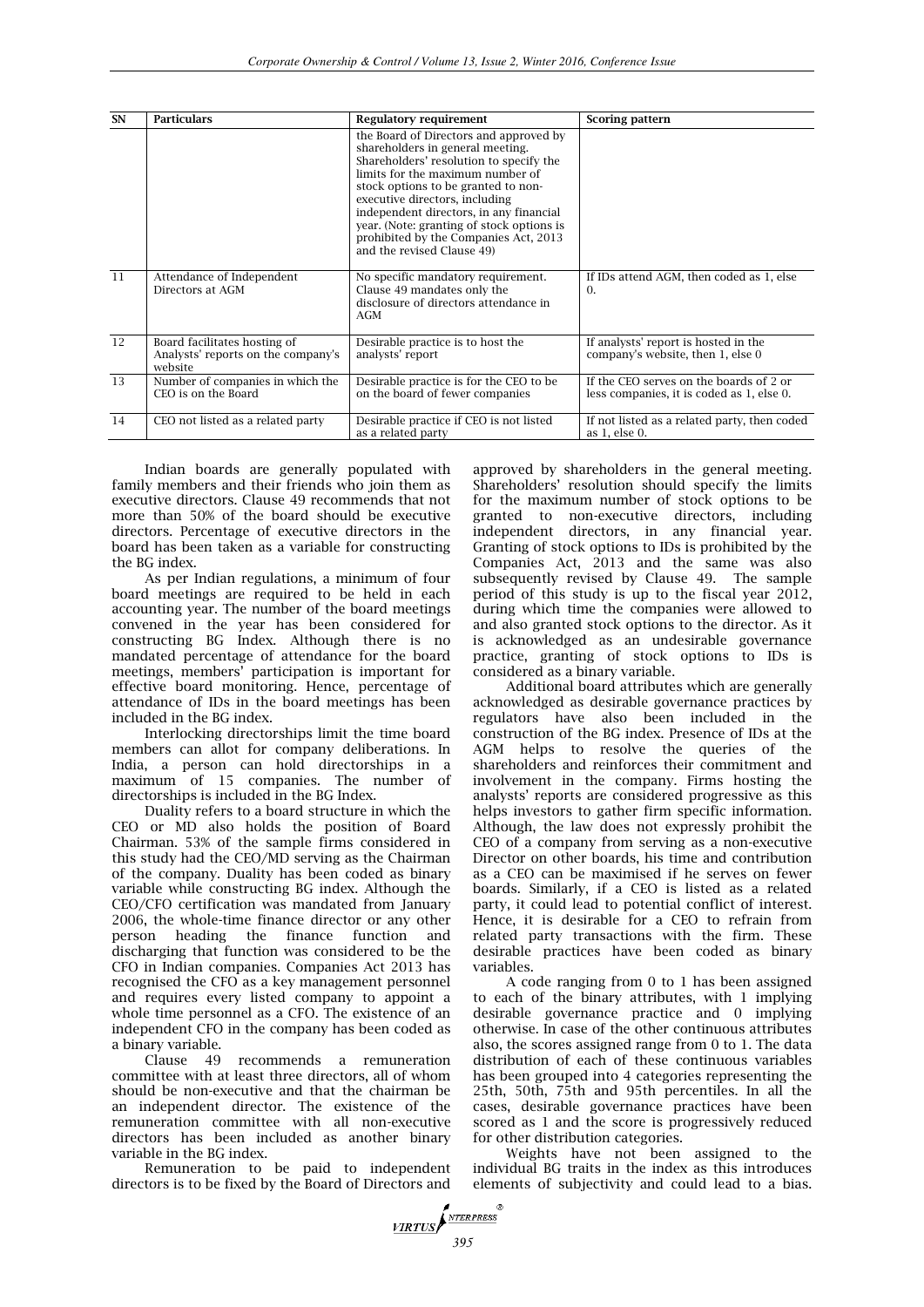Sarkar *et al.,* (2012) enumerates that equally weighted index eliminates measurement bias.

Thus, the overall BG score is a simple aggregate of the scores of all the attributes and constitutes the unweighted BG index score for a firm. This score was computed for all the 377 firms. The overall BG index score thus ranges from 0 to 14.

## 4.1.b Other Governance Variables

The impact of the overall BG Index on risk behaviour needs to be supplemented with other individual governance variables.

Equity ownership stake of the founding family has been used as a proxy for family ownership structure (Anderson & Reeb 2003 and Villalonga & Amit 2006) .The percentage of shares held by the promoters and families individually and through corporate bodies, has been considered as a proxy for family shareholding. This measurement did not identify or specify a minimum threshold holding to determine family ownership.

Family owners also join the board as directors and assume key managerial positions as CEO/MD. The number of promoter directors on the board has been included as an independent variable to analyses the impact of family entrenchment. Where the CEO belongs to the founding family, it has been considered as a binary variable to examine the impact of family control. Similarly, the chairman of the board belonging to the family also has been included as a binary variable.

## 4.2 Measuring Operating Risks

Riskier firms exhibit higher volatility in their operating performance. Both accounting based measure and cash flow based measures were deployed to study the operating risks of the firm.

Earnings volatility is the first proxy considered to measure the operating risk of the firm. Earnings quality is measured from the ratio of EBIDTA upon the lagged assets. This ratio was computed for each accounting year and for each firm. EBIDTA is considered to be a less noisy measure when compared to Return on Assets (ROA) as it is subjected to less income smoothing. Absolute values of EBIDTA were avoided and focus was on the relative performance of the firms. The standard deviation of earnings ratio for six years from 2006 to 2012 was considered as the risk proxy for each of the sample firms. This implies that the measure for earnings volatility for each firm in 2007 is the standard deviation of annual EBIDTA/Lagged Assets over the 6 yearly observations between 2006 and 2012.

Smooth cash flows are an indication of the sound financial health of the firm as it helps to reduce reliance on external finance. The ratio of operating cash flows to lagged assets was computed. The standard deviation of this ratio over the period of six years has been considered as another risk measure.

In addition, excess operating risk has been measured following John *et. al.,* (2008). For each year and for each firm, the excess of firms' earnings ratio over the average industry earnings ratio in that year was computed. The standard deviation of this

excess ratio has been taken as the proxy for the excess risk.

All the risk measures reflect the inherent financial strengths of a firm as they are impacted by the risk mitigation policies and managerial decisions. The time-series measures for earnings and cash flow proxies could be biased if they are nonstationary (exhibit persistence or trend). This anomaly was factored in by considering the lagged values of the total assets. Further, by using of lagged value of assets, potential problems that might arise due to the possibility of both the total assets and EBIDTA being jointly determined by other factors was avoided. This is also likely to address issues of reverse causality.

In order to explore the impact of BG index and family ownership on operating risks, in the crisis affected period, the single risk proxy for each firm was computed taking the standard deviation of earnings from 2006-2012 as it reflects both withinfirm and across time volatility. This single risk proxy was then regressed on the independent variables which were measured at the 2007 values. This data compilation process resulted in the initial panel of 2262 firm year observations, collapsing into a cross section data of 377 firms.

# 4.3 Control Variables

It is essential to control the effect of firm size as it impacts firms risk level. Natural logarithm of total assets was used as a proxy for firm size (Jiraporn *et al.,* 2012, Pathan, 2009). Larger firms would be able to manage their risks compared to others. Thus, size is expected to have a negative association with the operating risks of the firm.

Firms generally take higher risks during the growth phase. Tobin's q ratio was used to proxy for growth opportunities (Gupta *et al.,* 2013). Age is defined as the number of years elapsed since the incorporation of the firm. It controls for the life cycle effect since the volatility in older, stabilised and matured firms is likely to be lower.

# 5. DATA, SAMPLE SIZE, SAMPLE PERIOD AND EMPIRICAL MODEL

The data set comprised of all the firms included in the S&P CNX 500 index of the National Stock Exchange of India (NSE). These companies represent 17 industrial sectors in India and thus broadly represent an array of sectors of corporate India. After excluding banks, financial companies and firms with inadequate data, the final dataset comprised of 377 non-financial firms with 2262 firm year observations. Financial firms were excluded as they are subjected to scrutiny by other regulators.

Clause 49 of the Listing Agreement between stock exchanges and companies was mandated by the Securities and Exchange Board of India (SEBI) in 2000. The implementation of Clause 49 was staggered and by 2005 all the major listed firms were required to comply with the renewed corporate governance requirements. The time window of 2006- 2012 is appropriate and suitable as the sample period to investigate the impact of comprehensive CG policies as revised in 2006 as well to examine the crisis effect.

**VIRTUS** MERPRESS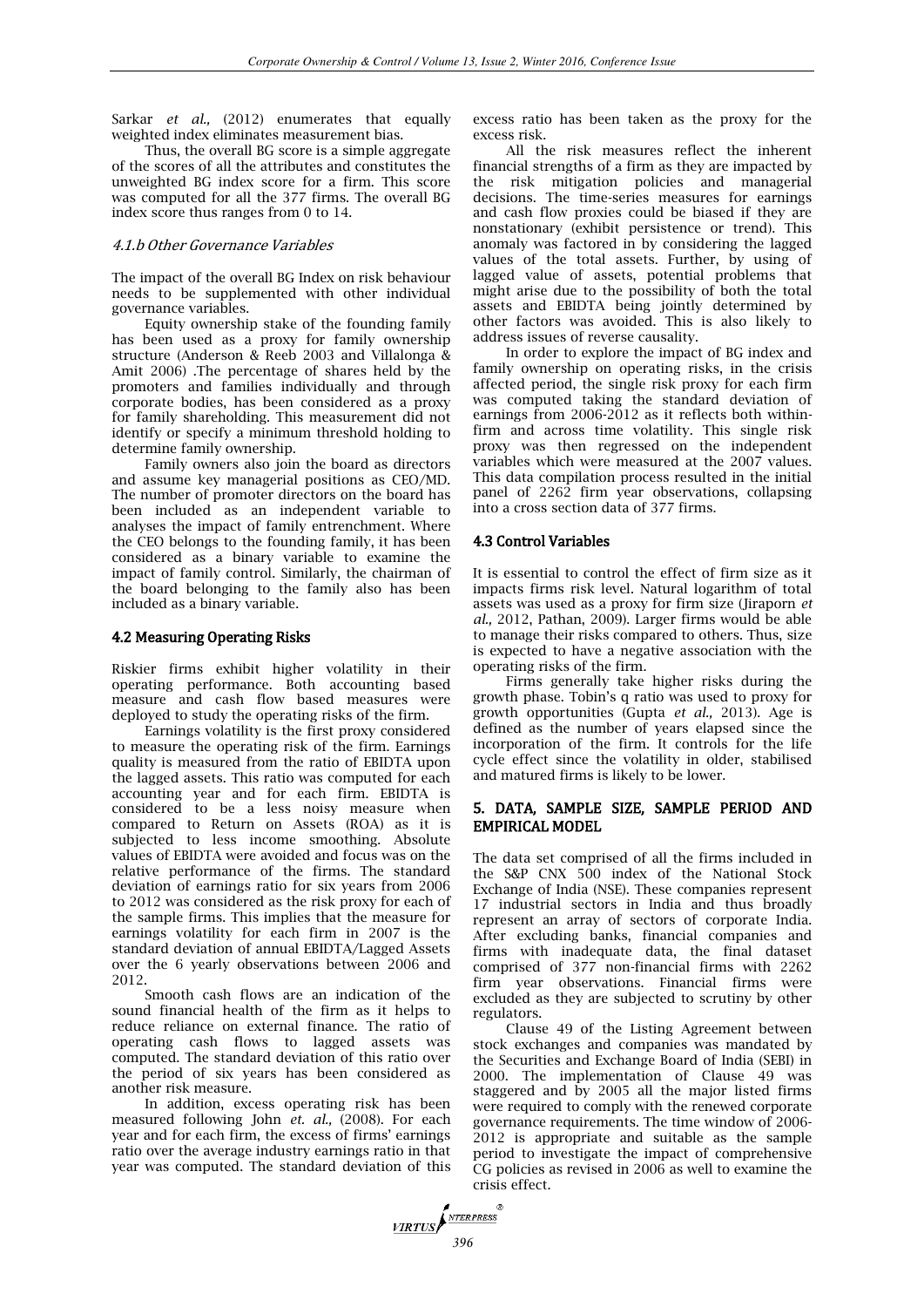Data for CG attributes was hand collected from the Corporate Governance Reports contained in the Annual Reports of the firms. Financial variables were obtained from CMIE Prowess database. Prowess is a publicly available database provided by the Centre for Monitoring Indian Economy (CMIE). It is the most reliable corporate database in India covering information on more than 20,000 companies.

The empirical model is expressed in terms of the following equation:

 $Risk_c = \alpha_1 + \alpha_2$ Board Index Score<sub>c</sub>  $+ \alpha_3$  Family holding  $\%_c + \alpha_4 X_c + \omega_c$ 

Where *RISKc* is a risk proxy, Board Index Score is the aggregate Board Index Score for each company, Family holding% is the aggregate family shareholding in each company,  $X_c$  is the vector of control variables.

#### 6. EMPIRICAL RESULTS

#### 6.1 Sample Descriptives and Univariate Results

Table 2a presents the descriptive statistics of panel data of 377 companies for six years from 2006-2012 totalling to 2262 firm year observations. The values in the Table represent firm clustered averages. In order to reduce the impact of outliers, all the financial variables have been winsorized at the  $1<sup>st</sup>$ and 99th percentile (Gupta *et al.,* 2013, Bartram *et al.,* 2008, Mitton 2002).

| <b>Particulars</b>                    | Mean     | <b>Median</b> | <b>Standard</b><br><b>Deviation</b> | <b>Maximum</b> | <b>Minimum</b> | <b>Quartile 1</b> | <b>Quartile 3</b> |  |  |  |  |
|---------------------------------------|----------|---------------|-------------------------------------|----------------|----------------|-------------------|-------------------|--|--|--|--|
| <b>Firm level financial variables</b> |          |               |                                     |                |                |                   |                   |  |  |  |  |
| <b>EBIDTA</b> (Rs.Millions)           | 8605.37  | 2857.00       | 18603.73                            | 125300.00      | 23.50          | 1283.90           | 6484.60           |  |  |  |  |
| Total Assets (Rs.Millions)            | 58849.36 | 21212.75      | 116649.30                           | 777965.10      | 451.40         | 9049.10           | 48263.90          |  |  |  |  |
| <b>Operating Cashflow</b>             | 4205.30  | 1128.70       | 10009.93                            | 58235.00       | $-8135.70$     | 222.50            | 3468.50           |  |  |  |  |
| Mgr Rem (Rs.Millions)                 | 54.14    | 26.40         | 84.68                               | 1223.60        | 0.30           | 10.80             | 63.50             |  |  |  |  |
| Cash EPS (Rs.)                        | 30.76    | 17.32         | 41.74                               | 289.50         | $-16.45$       | 6.76              | 39.39             |  |  |  |  |
| <b>Firm level Ratios</b>              |          |               |                                     |                |                |                   |                   |  |  |  |  |
| Leverage                              | 0.2455   | 0.2440        | 0.1917                              | 0.7948         | 0.0000         | 0.0577            | 0.3826            |  |  |  |  |
| R&D/TA                                | 0.0052   | 0.0000        | 0.0130                              | 0.1233         | 0.0000         | 0.0000            | 0.0036            |  |  |  |  |
| CAPEX/TA                              | 0.0954   | 0.0503        | 0.8005                              | 31.5590        | 0.0000         | 0.0189            | 0.0982            |  |  |  |  |
| Assets growth                         | 0.2974   | 0.1877        | 0.5423                              | 13.5284        | $-0.4684$      | 0.0879            | 0.3359            |  |  |  |  |
| Sales growth                          | 0.3983   | 0.1834        | 3.1224                              | 97.8210        | $-0.9023$      | 0.0676            | 0.3204            |  |  |  |  |
| Tobin's q                             | 1.7365   | 1.2234        | 1.5039                              | 8.9794         | 0.1477         | 0.7728            | 2.1240            |  |  |  |  |
| Firm level governance variables       |          |               |                                     |                |                |                   |                   |  |  |  |  |
| <b>BG</b> Index Score                 | 8.82     | 9.25          | 2.46                                | 14.00          | 3.00           | 7.75              | 10.50             |  |  |  |  |
| <b>Board Size</b>                     | 10       | 9             | 3                                   | 20             | 3              | 8                 | 11                |  |  |  |  |
| Family holding %                      | 38.15    | 41.58         | 23.87                               | 89.96          | 0.00           | 22.80             | 54.70             |  |  |  |  |
| Promoter holding %                    | 12.20    | 2.36          | 18.85                               | 89.96          | 0.00           | 0.00              | 17.52             |  |  |  |  |
| No of IDs                             | 5        | 5             | $\overline{2}$                      | 13             | 1              | $\overline{4}$    | 6                 |  |  |  |  |
| % of attendance in BM                 | 76.46    | 78.50         | 15.63                               | 100.00         | 10.00          | 66.60             | 88.40             |  |  |  |  |
| No of PDs                             | 5        | 4             | 2                                   | 13             | 1              | 3                 | 6                 |  |  |  |  |
| Firm Age (Years)                      | 35       | 27            | 24                                  | 149            | 6              | 18                | 49                |  |  |  |  |
| <b>Firm Level Operating Risks</b>     |          |               |                                     |                |                |                   |                   |  |  |  |  |
| EBIDTA / LA                           | 0.0571   | 0.0373        | 0.0775                              | 1.6699         | 0.0001         | 0.0206            | 0.0671            |  |  |  |  |
| OpgCF/LA                              | 0.0816   | 0.0568        | 0.0968                              | 1.2649         | 0.0005         | 0.0308            | 0.0962            |  |  |  |  |

|  |  |  |  |  | <b>Table 2a.</b> Panel data descriptive statistics |  |
|--|--|--|--|--|----------------------------------------------------|--|
|--|--|--|--|--|----------------------------------------------------|--|

*The table presents the descriptive statistics of panel data of 377 firms for 6 years from 2006-2012, totalling to 2262 firm year observations. The values represent firm clustered averages. EBITDA is the earnings before interest, taxation, depreciation and amortization. EBIDTA/LA is EBIDTA scaled by lagged assets. Operating cash flow is the net cash flow from operations. Mgr Rem is the total managerial remuneration paid in each fiscal year. Cash EPS is the operating cash flow scaled by the outstanding shares. Leverage is the ratio of total debt to total assets. R&D/TA is the total research and development expenditure scaled by total assets. CAPEX/TA is the capital expenditure scaled by total assets. Assets growth and Sales growth represent the standard deviation of the year on year growth for the period 2006-2012. Tobin's q is the ratio of market value of assets to the book value of assets. BG Index Score is the total score on the 14 board governance attributes. Board size is the number of board members. FAMILYholding % indicates that the percentage shareholding by founders, their family members and related corporates. PROMOTER holding % indicates the percentage shareholding by founders and family members in their individual names. No of IDs represents the number of Independent Directors in each firm. % attendance in BM is the percentage of attendance of the directors in the board meetings held in each fiscal year. No of PDs is the number of promoter directors in each firm. Firm age is proxied by the number of years elapsed since the firm's incorporation. Operating risk proxies EBIDTA/LA and OpgCF/LA are the 3 year rolling standard deviation of EBIDTA and Operating cash flow scaled by lagged assets of the cross section of the firm*.

The maximum BG Index score of the sample was 14 with 3 being the minimum score. Time series analysis of constructed BG index during the sample period indicated a general upward trend. The number of companies with low BG index score decreased substantially over the sample period. The average BG score was 8.82 with a median value of 9.25, indicating normally distributed data.

The median board size was 9 and the average was 10 in India. Jensen (1993) asserted that the ideal

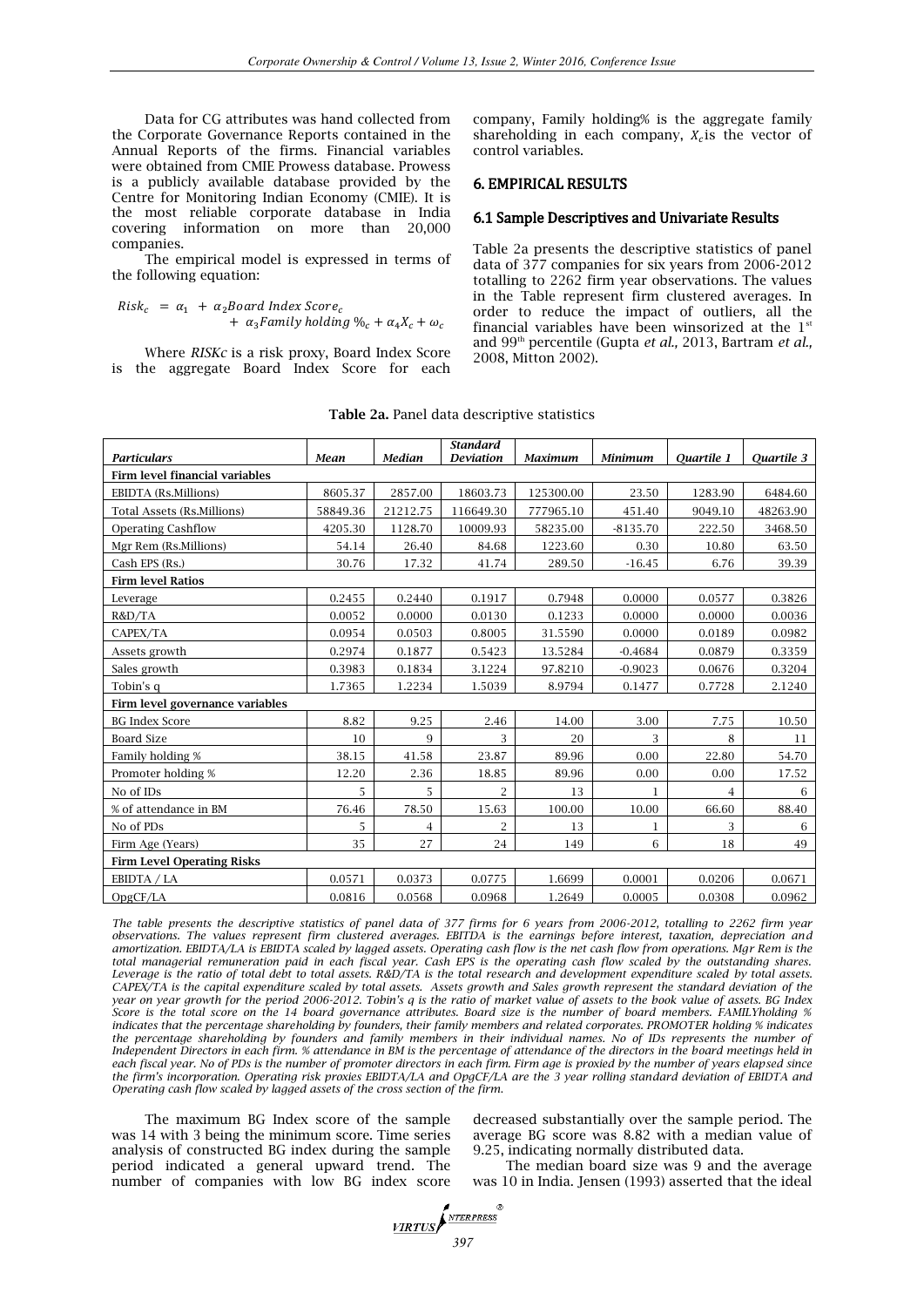board size should not be greater than 8 or 9. The minimum board size of the sample was noted to be 3 which is as per the regulatory norms while the maximum is 20. Although the maximum board size prescribed by the erstwhile Act was 12, it was possible to increase the board size with specific approvals. Nakano & Nguyen (2012) reported that Japanese boards included in their study comprised an average of 10.4 members. The average family holding percentage of 38% signifies the domination of family controlled firms in India.

The average number of Independent Directors and Promoter Directors was similar at 5. The yearwise analysis revealed that while the average board size remained at 9 across the 6 years, the number of independent directors increased from 3 in 2006 to 5 in 2012, implying the growing awareness and emphasis on complying with the regulations.

Operating risk proxies indicated an average of 5% deviation across the earnings and 8% deviation across the operating cash flows of sample firms during the period. However, the min-max range of these ratios exhibited the crisis effect.

The descriptive statistics of Total assets and Tobin's q reveal that the sample is representative of both large and small firms. Despite winsorizing, the data still had a few outliers as revealed by the highest firm value of 8.98 which is quite high

compared to both the distribution average of mean as well as positional average of median. Log of total assets (LTA) was used to scale down the firm size.

The sample firms had spent an average of 0.05% of their total assets on Research and development (R&D) expenditure which was substantially low during the period. The comparatively lower leverage at 24% indicates a conservative management practice, which is expected in an Indian scenario where family owned companies dominate the corporate landscape.

Table 2b presents cross sectional data descriptives of 377 companies for the year ending 2007. The Table describes the variables that were used in the ensuing regressions. It contains the value of the explanatory variables at the end of the fiscal year 2007. The dependent variables were measured as the standard deviation over the sample period 2006-2012. The statistics reveal that the average number of promoter directors was marginally higher at 5 than the number of independent directors at 3 in 2007. The family holding percentage discloses an interesting aspect. The average percentage of 36.92% in 2007 was lower when compared to the average of 38.75% across the sample period (2006-2012), implying an increase in the family holding percentage over the years.

| <b>Particulars</b>                    | Mean   | <b>Median</b> | <b>Standard</b><br><b>Deviation</b> | Maximum | <b>Minimum</b> | <b>Quartile 1</b> | Quartile 3 |
|---------------------------------------|--------|---------------|-------------------------------------|---------|----------------|-------------------|------------|
| <b>Explanatory variables for 2007</b> |        |               |                                     |         |                |                   |            |
| <b>B G Index Score</b>                | 7.59   | 8.00          | 2.83                                | 13.25   | 3.00           | 5.00              | 9.75       |
| Family holding %                      | 36.92  | 39.11         | 23.76                               | 89.96   | $\mathbf{0}$   | 21.84             | 54.13      |
| Promoter holding %                    | 11.90  | 1.88          | 18.65                               | 89.06   | $\theta$       | $\Omega$          | 17.96      |
| No of IDs                             | 3      | 3             | 3                                   | 12      | $\mathcal{P}$  | 4                 | 6          |
| % of attendance in BM                 | 76.30  | 78.00         | 15.04                               | 100.00  | 25.00          | 66.60             | 87.50      |
| No of PDs                             | 5      | 5             | $\overline{2}$                      | 13      |                | 3                 | 6          |
| <b>Control variables</b>              |        |               |                                     |         |                |                   |            |
| <b>LTA</b>                            | 9.46   | 9.41          | 1.40                                | 13.98   | 2.51           | 8.65              | 10.23      |
| Age                                   | 33     | 24            | 24                                  | 144     | 6              | 16                | 46         |
| TO                                    | 2.05   | 1.50          | 1.70                                | 8.98    | 0.15           | 0.89              | 2.57       |
| <b>Dependent variables</b>            |        |               |                                     |         |                |                   |            |
| EBIDTA/LA                             | 0.0754 | 0.0533        | 0.0837                              | 1.0084  | 0.0002         | 0.0335            | 0.0919     |
| OpgCF/LA                              | 0.0945 | 0.0730        | 0.0848                              | 0.8768  | 0.0001         | 0.0494            | 0.1028     |

**Table 2b.** Cross sectional descriptive statistics

*The table presents the cross sectional descriptive of the governance data for the year ending 2007. BG Index Score is the total score on the 14 board governance attributes. FAMILY holding % indicates that the percentage shareholding by founders, their family members*  and group companies. PROMOTER holding % indicates the percentage shareholding by founders and family members in their *individual names. No of IDs represents the number of Independent Directors in each firm. % attendance in BM is the percentage of* attendance of the independent directors in the board meetings held in each accounting year. No of PDs is the number of promoter<br>directors in each firm. LTA is the log of total assets. Age is the number of years elapsed bet *year of incorporation. TQ is the market to book value of assets. The risk proxies represented by OpgCF/LA and EBIDTA/LA are computed as the standard deviation of the variable for each firm for the period 2006-2012. All other variables are the respective values at the end of the fiscal year 2007.* 

The correlation matrix between the variables, where the explanatory variables and control variables were measured as of end of fiscal year 2007 and the risk proxies were measured as the standard deviation of the sample period of 2006- 2012 is presented in Table 3. Overall, the degree of correlation between the independent variables was low, indicating lack of multicollinearity between the variables. As predicted, the BG Index had a significant and positive correlation with Tobin's q and a significant and negative correlation with the volatility of cash flows. The inverse relationship was also noted with the other risk proxy of earnings volatility. Family holding % was positively correlated with the risk measures. Firm size which is proxied by LTA and Firm age were negatively correlated with the risk measures. Firm size and Firm age have a negative and significant relationship with Family holding % indicating that firms' family holding % progressively reduces as the firms grow in size and grow older.

Correlation between the BG Index and it components based on the sample period from 2006 to 2012 was positive and significant as expected

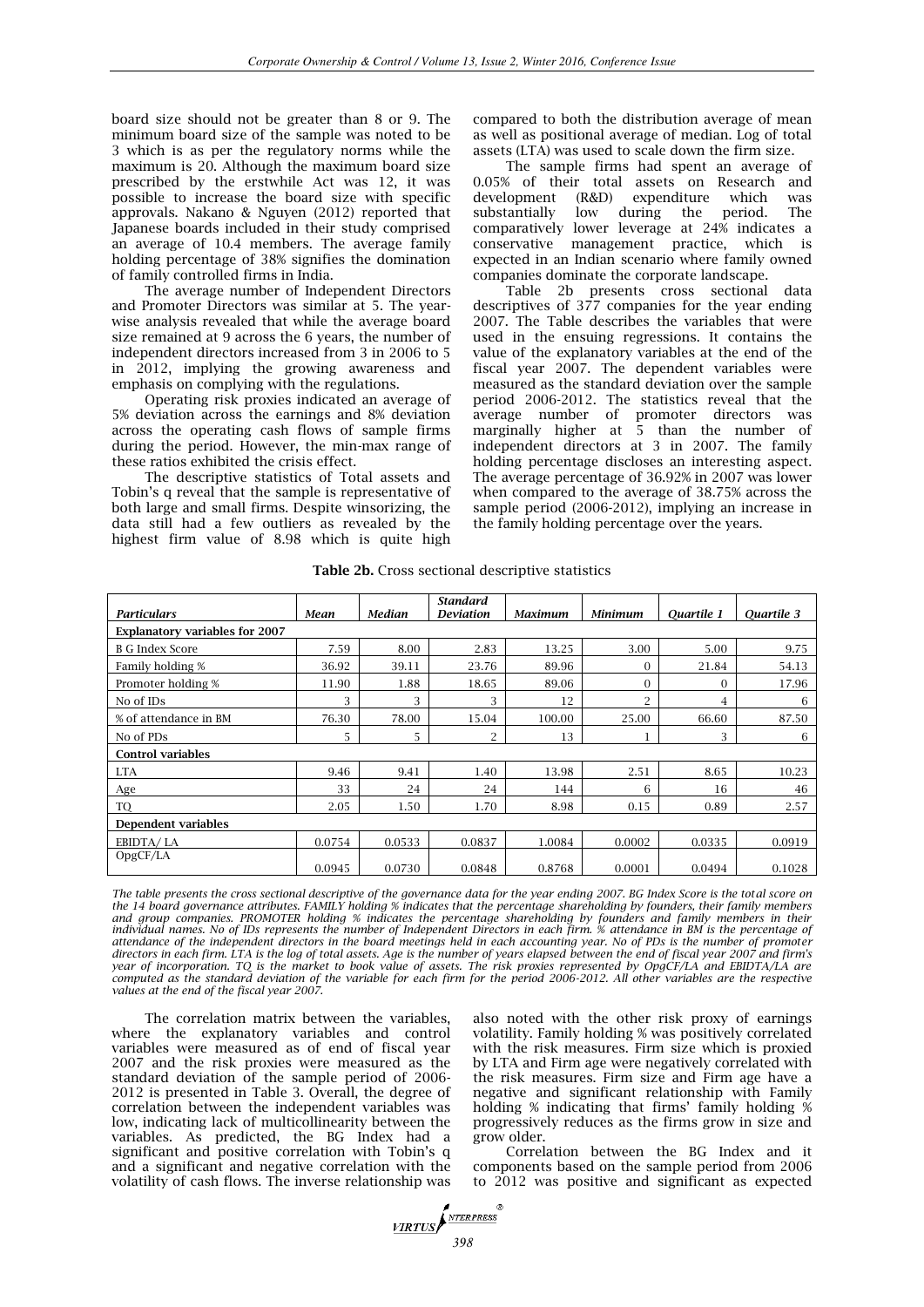(untabulated). The magnitude of the correlation coefficients between the individual components was also relatively high.

|                           |             |            |            |            |               |             |             |             |             |             | <b>BG</b>   |             |             |
|---------------------------|-------------|------------|------------|------------|---------------|-------------|-------------|-------------|-------------|-------------|-------------|-------------|-------------|
|                           |             | EBIDTA/    | Sales      | Assets     | <b>EBIDTA</b> |             |             | CEO         | Chairman    | Promoter    | Index       | Family      | Promoter    |
|                           | TQ OpgCF/LA | LA         | growth     | growth     | /Assets       | <b>LTA</b>  | Age         | Family      | family      | Directors   | Score       | %           | $\%$        |
|                           |             |            |            |            |               |             |             |             |             |             |             |             |             |
| TO                        | $0.1294$ *  | $0.1546*$  | $-0.0669$  | $0.1643$ * | $0.3272$ *    | $-0.0766$   | $-0.0570$   | $-0.1131$ * | $-0.1457$ * | 0.0265      | $0.1687*$   | $0.1160*$   | $0.1789$ *  |
| OpgCF/LA                  |             | $0.5269$ * | $0.2663$ * | $0.4417$ * | 0.0621        | $-0.3903$ * | $-0.2129$ * | $-0.0335$   | 0.0790      | $0.1303$ *  | $-0.1504$ * | $0.1051$ *  | $0.1171$ *  |
| EBIDTA/LA                 |             |            | $0.3561$ * | $0.4233$ * | $0.3490*$     | $-0.3329$ * | $-0.0957$   | $-0.0517$   | $-0.0266$   | 0.0854      | $-0.0515$   | 0.0797      | 0.0704      |
| Sales growth              |             |            |            | $0.5464*$  | $-0.1706$ *   | $-0.1854$ * | $-0.1359$ * | $-0.0369$   | 0.0426      | $-0.0986$   | $-0.1463$ * | $-0.0016$   | $-0.0018$   |
| Assets growth             |             |            |            |            | $-0.0909$     | $-0.2661$ * | $-0.2306$ * | 0.0838      | $0.1291$ *  | $-0.1351$ * | $-0.0489$   | $0.2126$ *  | $0.2132$ *  |
| EBIDTA/Assets             |             |            |            |            |               | $-0.0666$   | 0.0781      | $-0.1571$ * | $-0.1193$ * | 0.0301      | $-0.0045$   | $-0.0211$   | $-0.0647$   |
| <b>LTA</b>                |             |            |            |            |               |             | $0.1862$ *  | $-0.0029$   | 0.0589      | $0.1334*$   | $0.1669$ *  | $-0.1511$ * | $-0.2230$ * |
| Age                       |             |            |            |            |               |             |             | $-0.1984$ * | $-0.0292$   | 0.0300      | 0.0386      | $-0.2089$ * | $-0.2383$ * |
| CEO Family                |             |            |            |            |               |             |             |             | $0.6484*$   | $-0.1341$ * | $0.2375$ *  | $0.3426$ *  | $0.2676$ *  |
| Chairman family           |             |            |            |            |               |             |             |             |             | $-0.0809$   | $0.2104$ *  | $0.4038*$   | $0.1312*$   |
| <b>Promoter Directors</b> |             |            |            |            |               |             |             |             |             |             | $-0.0865$   | $-0.2056$ * | $-0.1857$ * |
| <b>BG</b> Index Score     |             |            |            |            |               |             |             |             |             |             |             | $0.1068$ *  | 0.0466      |
| Family %                  |             |            |            |            |               |             |             |             |             |             |             |             | $0.4662$ *  |

#### **Table 3.** Correlation Matrix

The risk proxies represented by OpgCF/LA and EBIDTA/LA are computed as the standard deviation of the variable for each firm for<br>the cumulative period 2006-2012. All other variables are the respective values at the end of t *book value of assets. Assets growth and Sales growth represent the standard deviation of the year on year growth for the period*  2006-2012. EBIDTA/Assets is profit scaled by total assets. LTA is the log of total assets. Age is the number of years elapsed between<br>the end of fiscal year 2007 and firm's year of incorporation. CEO and Chairman family re the promoter family. Promoter directors are the number of promoter directors in each firm.BG Index Score is the total score on the 14<br>board governance attributes. FAMILY% indicates that the percentage shareholding by found *corporates. PROMOTER% indicates the percentage shareholding by founders and family members in their individual names. \* indicates significance at 5% level.*

**Table 4.** Differences in risk taking based on BG Index score and Family holding percentage

|                            | EBIDTA/LA |         | OpqCF/LA  |     | <b>Sales</b><br>growth |     | Assets<br>growth |     | Family<br>holding<br>%   | BG<br><b>Index</b><br><b>Score</b> |         |
|----------------------------|-----------|---------|-----------|-----|------------------------|-----|------------------|-----|--------------------------|------------------------------------|---------|
|                            |           |         |           |     |                        |     |                  |     |                          |                                    |         |
| Effect of BG Index Score   |           |         |           |     |                        |     |                  |     |                          |                                    |         |
| 1. High                    | 0.0713    |         | 0.0827    |     | 0.2841                 |     | 0.2863           |     | 37.4407                  | $\overline{\phantom{a}}$           |         |
| 2. Low                     | 0.0801    |         | 0.1081    |     | 1.2103                 |     | 0.3220           |     | 35.8666                  | $\overline{\phantom{a}}$           |         |
| Difference                 | $-0.0088$ |         | $-0.0254$ |     | $-0.9262$              |     | $-0.0357$        |     | 1.5741                   | $\overline{\phantom{a}}$           |         |
| (t - value)                | $(-1.06)$ | $\star$ | (.3.01)   | *** | $(-2.40)$              | *** | $(-0.79)$        |     | (0.56)                   | ٠                                  |         |
|                            |           |         |           |     |                        |     |                  |     |                          |                                    |         |
| Effect of Family holding % |           |         |           |     |                        |     |                  |     |                          |                                    |         |
| 1. High                    | 0.0791    |         | 0.0983    |     | 0.3545                 |     | 0.3102           |     | $\tilde{\phantom{a}}$    | 8.0562                             |         |
| 2. Low                     | 0.0639    |         | 0.0827    |     | 0.4074                 |     | 0.2101           |     | $\overline{\phantom{a}}$ | 7.6006                             |         |
| Difference                 | 0.0151    |         | 0.0156    |     | $-0.0529$              |     | 0.1001           |     | $\tilde{\phantom{a}}$    | 0.4556                             |         |
| (t - value)                | (2.03)    | **      | (1.75)    | **  | $-0.32$                |     | (2.91)           | *** |                          | $(-1.55)$                          | $\star$ |

*The risk proxies represented by OpgCF/LA and EBIDTA/LA are computed as the standard deviation of the variable for each firm for the period 2006-2012. Sales growth and Assets growth are the standard deviation of the year on year sales and assets growth for the period 2006-2012. BG index score is the aggregate score obtained on the 14 attributes at the end of fiscal year 2007. . FAMILY holding % indicates the percentage shareholding by founders, their family members and related corporates at the end of fiscal year 2007. \*\*\*, \*\*, \* denote significance at the 1%, 5% and 10% levels.*

Table 4 depicts the results of univariate analysis using the t test for investigating firm level differences. The sample was split into two panels using the median value of the BG index score and family holding percentage.

Firms with a higher BG index score are associated with lower operating risks (EBIDTA/LA and OpgCF/LA), with a statistically significant mean difference between the groups. On the contrary, family dominated firms are associated with higher operating risks with a statistically significant and positive mean difference between the groups. The direction of the results were in tandem with the results obtained from the correlation matrix. The tests revealed that firms with a higher BG index score are a distinct group from the firms with a lower BG index score.

The univariate tests were extended to other growth measures such as Tobin's q, Cash EPS, Sales growth and Assets growth (Appendix I) to understand the firm level differences across two groups. It was noted that firm level differences were not statistically significant. However, 'firms with higher BG index score had higher TQ and higher deviation in Sales growth.

An interesting feature was that firms with higher family holding % were significantly associated with higher deviation in assets growth which provided some justification to the wealth maximization approach that family firms tend to adopt.

Contemporary governance literature has deliberated that Capex as well as R&D expenditure mirror the proactive risk taking attitude of the corporate management. Appendix II reports the

*MRTUS*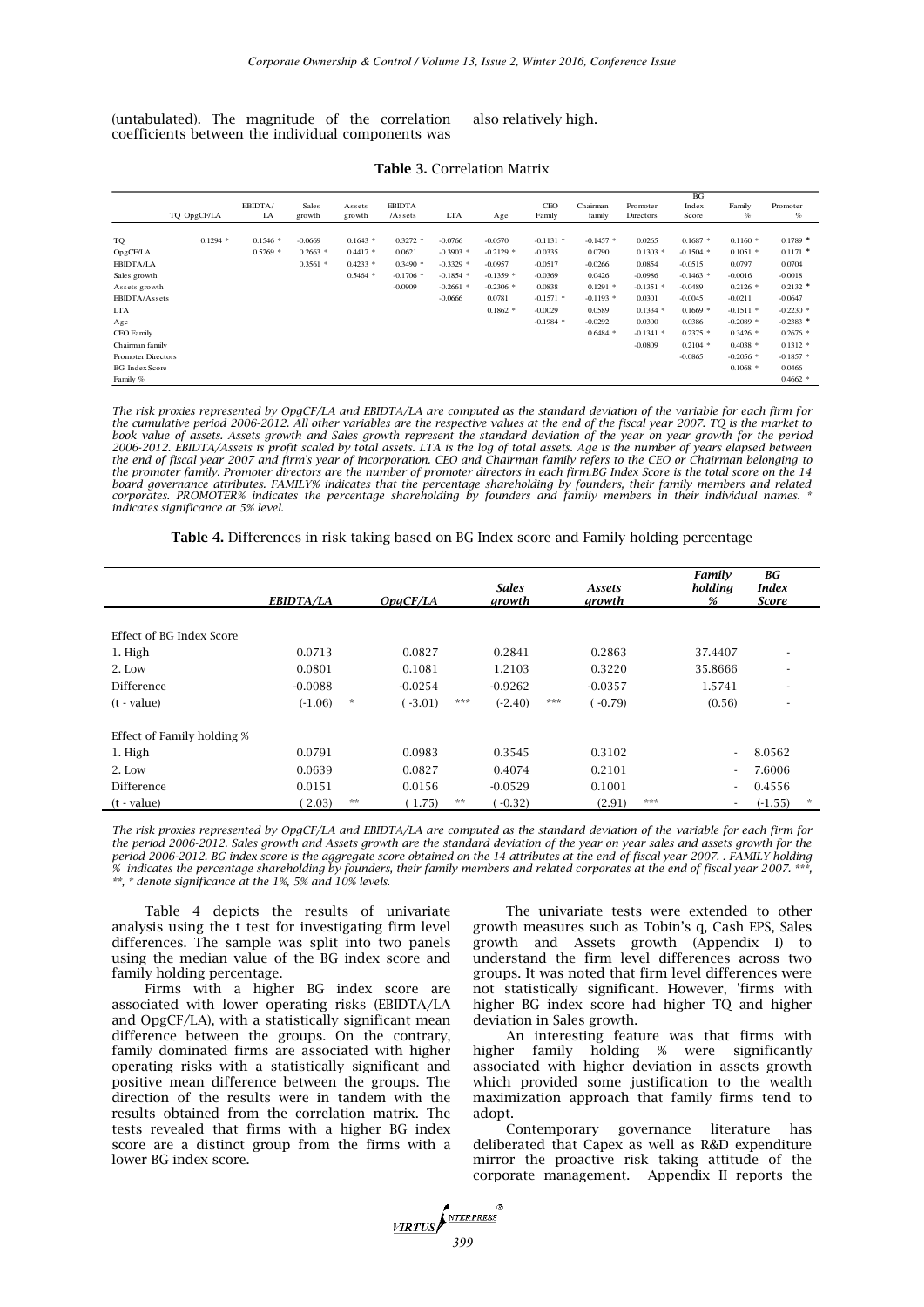mean differences of other key parameters viz; Capex/Assets, R&D expenditure scaled by assets, Leverage and Managerial remuneration. While Capex/ Assets was low for higher BG index firms, it was high for firms with higher family holding percentage. The results are inverse for R&D / Assets. Family firms are generally expected to be judicious in capex and invest in strong projects. The firms with higher BG index and higher family holding percentage had higher leverage. This was not surprising given that the average age of the sample firms was 35 years. As the firms grow in age, their reliance on external funding increases the firm's leverage. The managerial remuneration was again higher for both the higher BG index firms (statistically significant) and firms with higher family holding percentage. This was due to the fact that family firms generally appoint their own family members in key managerial positions.

# 6.2.a Impact of BG Quality on Operating Risks

The time series standard deviation of the risk proxies was regressed on the explanatory variables observed as at end of 2007. The results of the cross sectional regressions using within firm operating risk variability is presented in Table 5. BG index score which is a set of 14 attributes was negatively associated with the operating risks. The association was also found to be statistically significant confirming the positive impact of board governance quality. The results infer that superior firm level governance quality reduced the firm's cash flow sensitivity and earnings volatility among Indian firms. A similar observation was made by Francis *et al.,* (2010) while investigating the impact of governance in 14 emerging markets. This validates the hypothesis one that effective governance insulates the firms against external shocks and helps to sustain operational performance. These results also provide evidence to the critics who made a hue and cry that CG mechanisms did not help during the crisis period.

## 6.2 Multivariate Results

| Table 5. Relationship between BG Index score and risk taking using cross sectional data |  |  |  |
|-----------------------------------------------------------------------------------------|--|--|--|
|-----------------------------------------------------------------------------------------|--|--|--|

|                           |            | EBIDTA/LA |            |                                   |            |               | OpqCF/LA   |          |
|---------------------------|------------|-----------|------------|-----------------------------------|------------|---------------|------------|----------|
|                           |            |           |            |                                   |            |               |            |          |
| <b>BG Index Score</b>     | $-0.00286$ | $**$      | $-0.00268$ | $\frac{d\mathbf{r}}{d\mathbf{x}}$ | $-0.00466$ | ***           | $-0.00415$ | ***      |
|                           | $(-1.95)$  |           | $(-1.89)$  |                                   | $(-3.01)$  |               | $(-2.74)$  |          |
| Tobin's q                 | 0.01084    | ***       | 0.01122    | $* * *$                           | 0.00320    |               | 0.00162    |          |
|                           | (4.62)     |           | (4.79)     |                                   | (1.34)     |               | (0.67)     |          |
| <b>LTA</b>                |            |           | $-0.00552$ | $\frac{d\mathbf{r}}{d\mathbf{x}}$ | $-0.00892$ | ***           |            |          |
|                           |            |           | $(-1.69)$  |                                   | $(-2.67)$  |               |            |          |
| <b>Promoter Directors</b> | 0.00327    | $**$      | 0.00276    | $\frac{d\mathbf{r}}{d\mathbf{x}}$ | 0.00321    | $\star$       | 0.00410    | $\pm\pm$ |
|                           | (1.98)     |           | (1.69)     |                                   | (1.92)     |               | (2.41)     |          |
| Chairman is a family man  |            |           | 0.00395    |                                   | 0.01565    | $\mathcal{R}$ |            |          |
|                           |            |           | (0.45)     |                                   | (1.74)     |               |            |          |
| CEO is a family man       | 0.00546    |           |            |                                   |            |               | 0.01389    |          |
|                           | (0.66)     |           |            |                                   |            |               | (1.62)     |          |
| Age                       | $-0.00025$ |           | $-0.00019$ |                                   | $-0.00056$ | ***           | $-0.00067$ | ***      |
|                           | $(-1.48)$  |           | $(-1.14)$  |                                   | $(-3.27)$  |               | $(-3.84)$  |          |
|                           |            |           |            |                                   |            |               |            |          |
| F value                   | 6.32       | ***       | 5.84       | $* * *$                           | 6.83       | ***           | 6.39       | ***      |
| R squared                 | 0.1040     |           | 0.1145     |                                   | 0.1314     |               | 0.1052     |          |

*The risk proxies represented by OpgCF/LA and EBIDTA/LA are computed as the standard deviation of the variable for each firm for the period 2006-2012. All other variables are the respective values at the end of the fiscal year 2007. BG index score is the aggregate score obtained on the 14 attributes Tobin's q is the ratio of market value of assets to the book value of assets. LTA is the natural logarithm of total assets which proxies for firm size. Promoter Directors represent the absolute number of promoter directors. Chairman and CEO are binary variables which are coded as 1 if represented by a family member, else 0.Age is the number of years elapsed between the end of fiscal year 2007 and firm's year of incorporation. Sample comprises of 377 firms listed on the National Stock Exchange of India over the period 2006-2012. T statistics are based on standard errors robust to heteroscedasticity. \*\*\*, \*\*, \* denote significance at the 1%, 5% and 10% levels.*

NTERPRESS **VIRTUS** *400*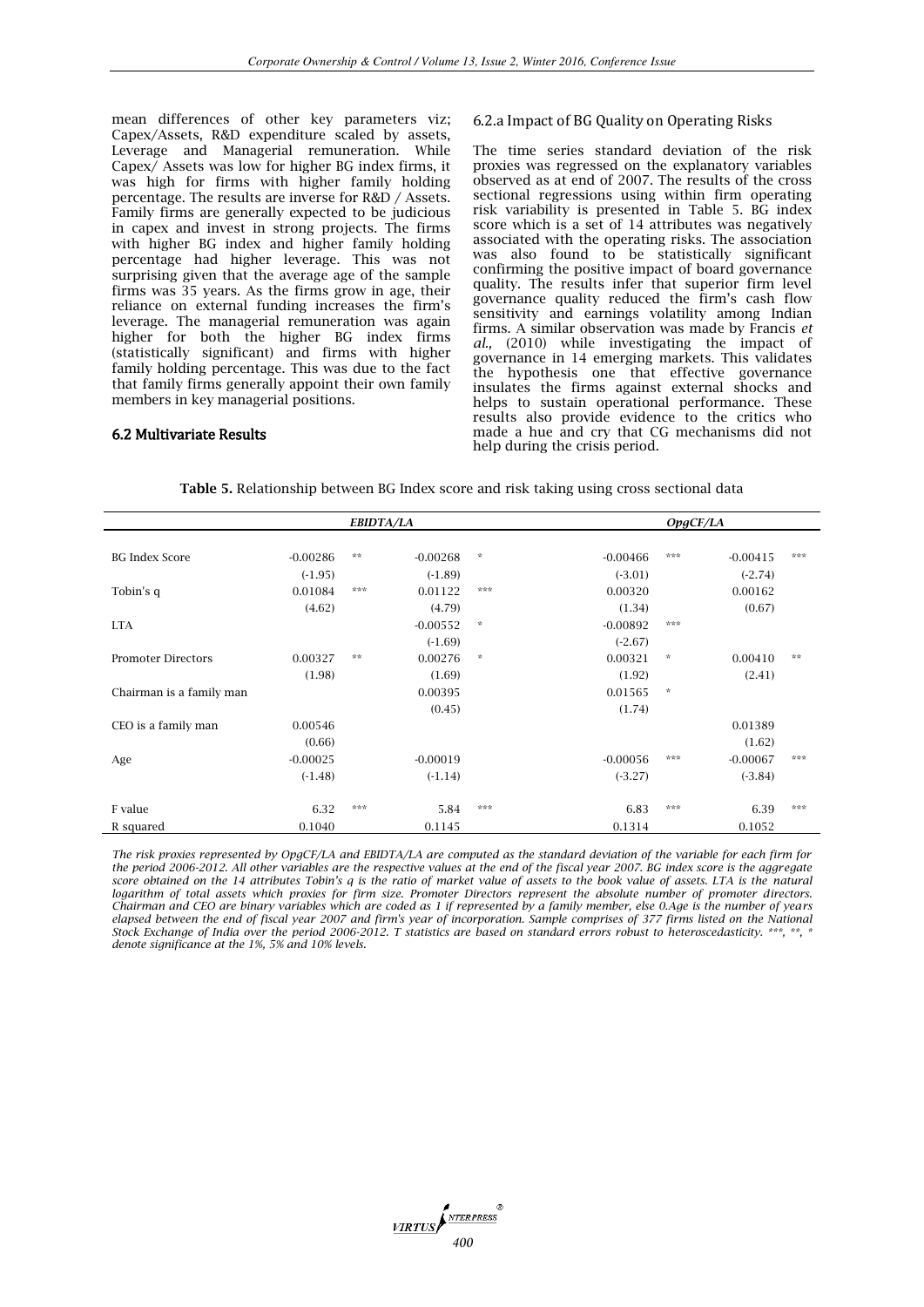|                           |         |               | <b>EBIDTA/LA</b> |                |         |         |            |     | OpgCF/LA   |     |            |                                   |
|---------------------------|---------|---------------|------------------|----------------|---------|---------|------------|-----|------------|-----|------------|-----------------------------------|
| Family holding %          | 0.00019 |               |                  |                |         |         | 0.00022    |     |            |     |            |                                   |
|                           | (1.07)  |               |                  |                |         |         | (1.37)     |     |            |     |            |                                   |
| Promoter holding %        |         |               | 0.00009          |                |         |         |            |     | 0.000322   |     |            |                                   |
|                           |         |               | (0.53)           |                |         |         |            |     | (1.28)     |     |            |                                   |
| Family Dummy 30%          |         |               |                  |                | 0.00458 |         |            |     |            |     | 0.00117    |                                   |
|                           |         |               |                  |                | (0.60)  |         |            |     |            |     | (0.15)     |                                   |
| Tobin's q                 | 0.01265 | ***           | 0.01287          | $**$           | 0.01296 |         | 0.00331    |     | 0.00229    |     | 0.00367    | $\frac{d\mathbf{r}}{d\mathbf{x}}$ |
|                           | (2.91)  |               | (2.60)           |                | (2.97)  |         | (1.53)     |     | (1.04)     |     | (1.70)     |                                   |
| <b>Promoter Directors</b> | 0.00253 | $**$          | 0.00261          | $\frac{1}{24}$ | 0.00253 |         | 0.00428    | *** | 0.00393    | *** | 0.00418    | ***                               |
|                           | (1.95)  |               | (1.92)           |                | (1.89)  |         | (3.23)     |     | (2.82)     |     | (3.10)     |                                   |
| CEO is a family man       | 0.00579 |               | 0.00440          |                | 0.00405 |         | 0.00819    |     | 0.00789    |     | 0.00510    |                                   |
|                           | (0.85)  |               | (0.64)           |                | (0.57)  |         | (1.10)     |     | (1.01)     |     | (0.68)     |                                   |
| Age                       | 0.00006 |               | 0.00004          |                | 0.00004 |         | $-0.00045$ | *** | $-0.00038$ | *** | $-0.00048$ | ***                               |
|                           | (0.37)  |               | (0.23)           |                | (0.25)  |         | $(-3.3)$   |     | $(-2.84)$  |     | $(-3.53)$  |                                   |
|                           |         |               |                  |                |         |         |            |     |            |     |            |                                   |
| F value                   | 1.95    | $\mathcal{H}$ | 1.81             |                | 1.94    | $\star$ | 6.74       | *** | 5.06       | *** | 5.75       | ***                               |
| R squared                 | 0.1138  |               | 0.1036           |                | 0.1108  |         | 0.0798     |     | 0.0731     |     | 0.0741     |                                   |

**Table 6.** Relationship between Ownership percentage and risk taking using cross sectional data

*The risk proxies represented by OpgCF/LA and EBIDTA/LA are computed as the standard deviation of the variable for each firm for the period 2006-2012. All other variables are the respective values at the end of the fiscal year 2007. Family holding %indicates the percentage shareholding by founders, their family members and related corporates. Promoter holding % indicates the percentage shareholding by the founders and family members in their individual capacity. Family dummy indicates a code of 1 where family percentage shareholding is over 30% and 0 otherwise. Tobin's q is the ratio of market value of assets to the book value of assets. Promoter Directors represent the absolute number of promoters who serve as directors. CEO is a binary variable which is coded as 1 if represented by a family member, else 0. Age is the number of years elapsed between the end of fiscal year 2007 and firm's year of incorporation. Sample comprises of 377 firms listed on the National Stock Exchange of India over the period 2006-2012. T statistics indicated in parenthesis are based on standard errors robust to heteroscedasticity. \*\*\*, \*\*, \* denote significance at the 1%, 5% and 10% levels.*

| <b>Table 7.</b> Relationship between BG index score, Family holding % and risk taking |  |  |  |  |
|---------------------------------------------------------------------------------------|--|--|--|--|
|---------------------------------------------------------------------------------------|--|--|--|--|

|                                   |               |                | EBIDTA/LA     |               |                |                | OpgCF/LA       |                |
|-----------------------------------|---------------|----------------|---------------|---------------|----------------|----------------|----------------|----------------|
| BG Index Score * Family holding % |               |                | $-5.06E-06$   | $-9.02E - 08$ |                |                | $-0.00001$     | $-0.00002$     |
|                                   |               |                | $(-0.06)$     | $(-0.02)$     |                |                | $(-0.21)$      | $(-0.41)$      |
| <b>BG</b> Index Score             | $-0.00107$    | $-0.00091$     | $-0.00124$    | $-0.00149$    | $-0.00347$ *** | $-0.00281$ **  | $-0.00311$     | $-0.00268$     |
|                                   | $(-0.79)$     | $(-0.66)$      | $(-0.48)$     | $(-0.57)$     | $(-2.62)$      | $(-2.07)$      | $(-1.42)$      | $(-1.24)$      |
| Family holding %                  | 0.00005       | 0.00011        | 9.72E-06      | 0.00017       | 4.71E-07       | 0.00014        | 0.00018        | 0.00043        |
|                                   | (0.24)        | (0.59)         | (0.03)        | (0.30)        | (0.02)         | (0.82)         | (0.34)         | (0.92)         |
| Tobin's q                         | $0.01234$ *** | $0.01166$ ***  | $0.01234$ *** | $0.01225$ *** | $0.00387$ *    | 0.00234        | $0.00351$ *    | 0.00276        |
|                                   | (2.88)        | (2.71)         | (2.87)        | (2.82)        | (1.78)         | (1.05)         | (1.64)         | (1.24)         |
| <b>LTA</b>                        | $-0.00782$ ** | $-0.00858$ *** | $-0.00785$ ** |               | $-0.00823$ *** | $-0.00795$ *** | $-0.00808$ **  |                |
|                                   | $(-2.39)$     | $(-2.73)$      | $(-2.26)$     |               | $(-2.60)$      | $(-2.57)$      | $(-2.49)$      |                |
| Chairman is a family n            | 0.00017       |                | 0.00016       |               | $0.01515$ *    |                | $0.01273$ *    |                |
|                                   | (0.02)        |                | (0.02)        |               | (1.88)         |                | (1.66)         |                |
| CEO is a family man               |               | 0.00430        |               | 0.00484       |                | 0.00488        |                | 0.00398        |
|                                   |               | (0.64)         |               | (0.74)        |                | (0.63)         |                | (0.50)         |
| Age                               | 0.00006       | 0.00008        | 0.00006       | 0.00004       | $-0.00046$ *** | $-0.00044$ *** | $-0.00042$ *** | $-0.00044$ *** |
|                                   | (0.39)        | (0.48)         | (0.37)        | (0.23)        | $(-3.48)$      | $(-3.33)$      | $(-3.20)$      | $(-3.24)$      |
| F value                           | $3,12***$     | $3.74$ ***     | $2.74$ ***    | 1.48          | $5.79$ ***     | $5.73$ ***     | $4.93***$      | $4.97***$      |
| R <sub>squared</sub>              | 0.1313        | 0.1321         | 0.1313        | 0.1073        | 0.1035         | 0.0912         | 0.1040         | 0.0712         |

*The risk proxies represented by OpgCF/LA and EBIDTA/LA are computed as the standard deviation of the variable for each firm for the period 2006-2012. All other variables are the respective values at the end of the fiscal year 2007. BG index score is the aggregate score obtained on the 14 attributes. Family holding % indicates the percentage shareholding by founders, their family members and related corporates. TQ is the ratio of market value of assets to the book value of assets. LTA is the natural logarithm of total assets which proxies for firm size. Chairman and CEO are binary variables which are coded as 1 if represented by a family member, else 0. Age is the number of years elapsed between the end of fiscal year 2007 and firm's year of incorporation. Sample comprises of377 firms listed on the National Stock Exchange of India over the period 2006-2012. T statistics are based on standard errors robust to heteroscedasticity. \*\*\*, \*\*, \* denote significance at the 1%, 5% and 10% levels.*

The firm size has a negative and significant impact on the operating risks inferring that large firms exhibit lower risks. The wide ranging diversification opportunities accessible to the larger firms bring down the incidence of risk. Similarly, age also has a negative and significant association with the risk proxies which implies that older firms face lower operating risks. Tobin's q which is a proxy for growth opportunities was positively and significantly related to earnings volatility which was also evidenced from the correlation matrix. This

implies that growing firms assume additional risk during their expansion phase.

6.2.b Impact of Family Holding % on Operating Risks

The relationship between family holding % and the risk proxies was further explored and the results are reported in Table 6. Three proxies measuring family ownership were considered for the analysis. The first proxy considered was the total percentage of

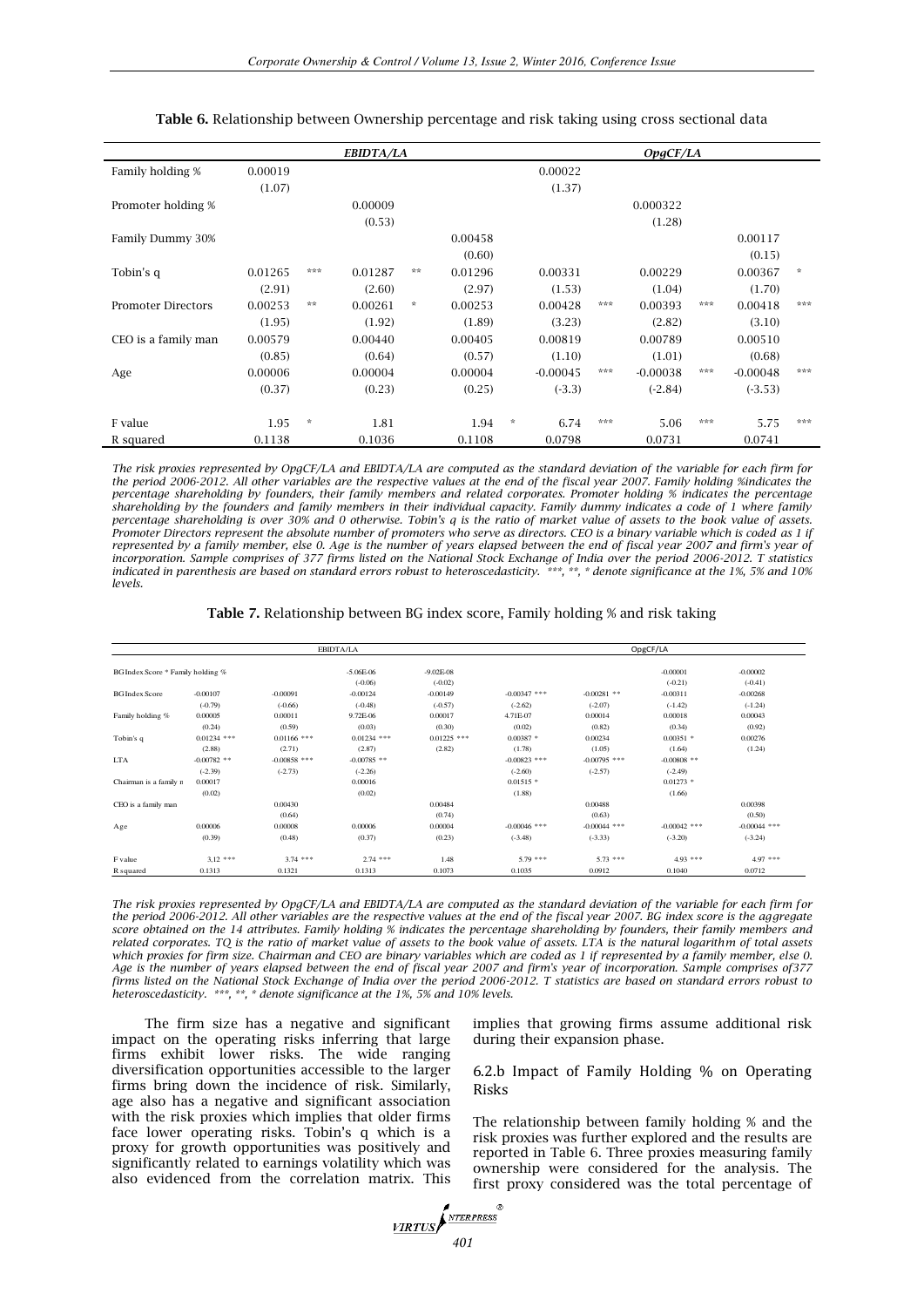shares held by the family members in their individual capacity and through family owned firms. The second proxy denoted ownership concentration and was computed as the total percentage of shares held by the family members in their individual capacity only. The third proxy was a dummy variable which takes the value of 1 if the family holding percentage is above 30% and the value of 0 otherwise. The threshold of 30% was motivated by the fact that the average family shareholding percentage in Indian firms has ranged above 30% throughout the sample period.

The results revealed that family shareholding has a positive relationship with all the risk proxies although not significant. This is consistent with the entrenchment theory which propounds that controlling owners with substantial cash flow rights have the incentive to increase risk-taking. Agency theory also postulates that dominant insiders would take higher risk to maximise wealth and their personal benefits. The empirical findings revealed that when the founding promoters hold board memberships, their association with risk proxies was found to be positive. The positive relationship between risk proxies and the Chairman being a family member also provided a similar implication that controlling insiders would undertake valueenhancing risky projects. Similarly, when the promoter assumes key managerial position as CEO, operating risks of the firm are found higher. These

results further strengthen the entrenchment argument among Indian family firms.

6.2.c Impact of governance among the family controlled firms

The joint impact of BG index score and family holding % was further examined on the risk proxies. Results outlined in Table 7 reconfirmed the negative impact of the BG score on the risk proxies and the positive impact of family holding % on the risk proxies. The analysis was further extended by exploring the impact of the interaction effects of BG score and family holding % on the risk proxies. Although the coefficients of the cross-product were not statistically significant, the negative sign subsisted, lending credence to the conjecture that good corporate governance mechanisms play a prominent role in restraining the risk levels, even in family dominated firms. The results thus provided new evidence that when family firms adopt CG systems; the risk level of the firms reduces. The results validated the second hypothesis that governance mechanisms constrain the excess risk taking behaviour among family firms. This observation also addresses the concerns about the cost-benefit trade-off of corporate governance and suggests that the benefits outweigh the costs.

|  | Table 8. Relationship between BG index score and excess risk taking |  |  |  |  |  |
|--|---------------------------------------------------------------------|--|--|--|--|--|
|--|---------------------------------------------------------------------|--|--|--|--|--|

|                           |              | EBIDTA/LA     |                | OpgCF/LA       |
|---------------------------|--------------|---------------|----------------|----------------|
| <b>BG</b> Index Score     | $-0.00262$ * | $-0.00235$ *  | $-0.00395$ *** | $-0.00440$ *** |
|                           | $(-1.90)$    | $(-1.58)$     | $(-2.61)$      | $(-2.84)$      |
| Tobin's q                 | $0.00789$ *  | $0.00891$ *   | 0.00113        | 0.00261        |
|                           | (1.72)       | (1.71)        | (0.47)         | (1.09)         |
| <b>LTA</b>                |              | $-0.00796$ ** |                | $-0.00901$ *** |
|                           |              | $(-2.32)$     |                | $(-2.70)$      |
| <b>Promoter Directors</b> | $0.00291$ ** | $0.00216$ *   | $0.00403$ **   | $0.00315$ *    |
|                           | (2.14)       | (1.66)        | (2.37)         | (1.88)         |
| Chairman is a family man  |              | $-0.00116$    |                | 0.01423        |
|                           |              | $(-0.17)$     |                | (1.58)         |
| CEO is a family man       | 0.00932      |               | $0.01455$ *    |                |
|                           | (1.44)       |               | (1.70)         |                |
| Age of Incorporation      | $-0.00020$   | $-0.00009$    | $-0.00069$ *** | $-0.00056$ *** |
|                           | $(-1.61)$    | $(-0.77)$     | $(-3.93)$      | $(-3.32)$      |
| F value                   | $2.17*$      | $3.23$ **     | $6.85***$      | $5.79$ ***     |
| R squared                 | 0.0791       | 0.1170        | 0.1043         | 0.1281         |

*The risk proxies represented by OpgCF/LA and EBIDTA/LA are computed as the standard deviation of the raw value minus the*  sample firms' industry average for the respective year, for the sample period 2006<sup>*-2012*. All other variables are the respective values</sup> *at the end of the fiscal year 2007. BG index score is the aggregate score obtained on the 14 attributes. TQ is the ratio of market value of assets to the book value of assets. LTA is the natural logarithm of total assets which proxies for firm size. Promoter Directors represent the absolute number of promoter directors. Chairman and CEO are binary variables which are coded as 1 if represented by a family member, else 0. Age is the number of years elapsed between the end of fiscal year 2007 and firm's year of incorporation. Sample comprises of 377 firms listed on the National Stock Exchange of India over the period 2006-2012. T statistics are based on standard errors robust to heteroskedasticity. \*\*\*, \*\*, \* denote significance at the 1%, 5% and 10% levels.*

## 6.2.d Impact of BG index on Excess Risk Taking

Additional tests were conducted to estimate the impact of the BG index score on the excess risk taking behaviour of firms. The risk proxies were

recomputed to reflect excess firm level risk that is measured as the difference between the operating risk of the firm and its industry average for each year. Excess earnings ratio over the industry average was considered to minimize the measurement error which may be caused due to random fluctuations in

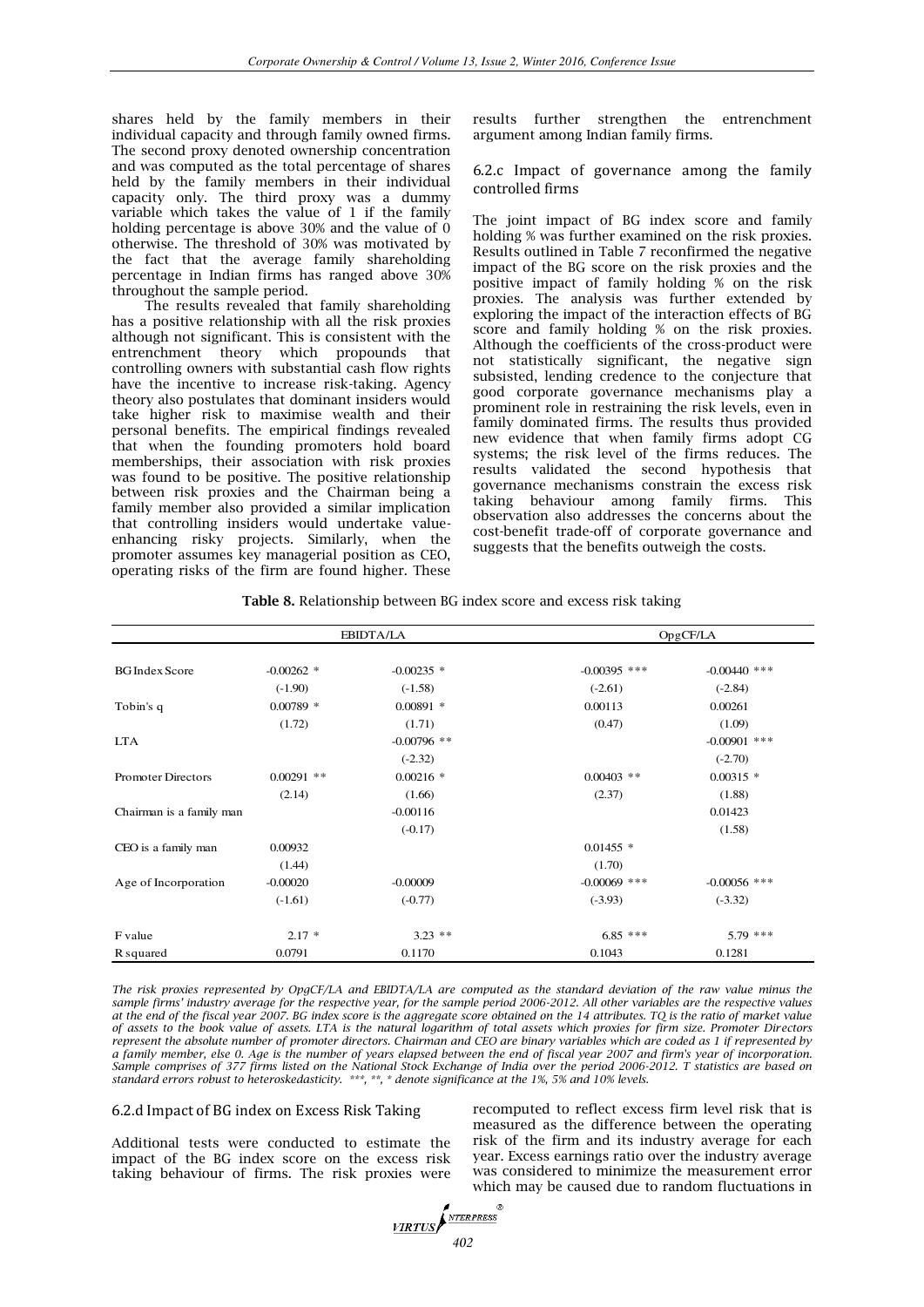the variables. The standard deviation of the excess ratio for six year period (2006-2012) was then computed as revised risk proxy. Results given in Table 8 reconfirm the negative impact of BG Index score on the risk measures and are consistent with the earlier results.

## 6.3 Robustness Checks for Endogeneity

Literature is replete with the potential endogeneity issues in OLS regressions which could lead to spurious inferences. Endogeneity could arise from simultaneity, reverse causality, omitted variables or measurement errors. In the presence of endogeneity, OLS estimates would overestimate the negative influence of the BG index on the firm's risk taking. The results indicate that firms with higher governance quality exhibit lower operating risks. However it may also be argued that firms with lower risk would adopt robust governance structures.

Endogeneity concerns were minimal in the present research study by design as the financial crisis was an unexpected external event. The sample firms only endured its after effects. Further, the BG score measured all the board attributes at the end of fiscal year 2007 which was prior to the crisis and measured the firm risk behaviour as the volatility in operating risk over the period of 2006-2012. Although, this lowered the endogeneity concerns, this paper nevertheless took into account the possible endogenous nature of the relationship between the BG index and risk behaviour.

Instrumental variables (IV) approach and the two stage least squares (2SLS) model was used to mitigate endogeneity concerns. This approach required valid instruments that are closely related to CG quality but not related to the risk taking measures. Jiraporn *et al.,* (2012) employed industrymedian CG score as an instrument.

Asset size represented by the log of total assets was used as the instrument variable to estimate firm level governance in the first stage regressions (Agrawal & Knoeber 1996). This instrument was selected as it was noted from Table 3 that large firms have a significant positive correlation with the BG index. The test for the strength of the instrument (Table 9) revealed that the instrument is relevant, robust and has a notable impact on the BG structure. As firms grow in size and evolve through their lifecycles, their requirement for external funding increases, thereby they enhance their CG mechanisms to indicate positive signals to the market.

Impact of an endogenised BG index score upon earnings volatility and cash flow sensitivity was examined by the 2SLS regression approach. The Hausman test for endogeneity reported in Table 9 confirms the existence of endogeneity. Table 9 provides the results utilising the 2SLS approach. The estimated governance coefficients in the second stage regressions were statistically significant. The impact of BG score on the risk proxies was negative and stronger compared to the OLS results

|  |  |  |  | Table 9. Regression of risk proxies on endogenised BG Index Score |  |
|--|--|--|--|-------------------------------------------------------------------|--|
|--|--|--|--|-------------------------------------------------------------------|--|

|                                       | <b>BG Index Score</b>  |                                   | OpqCF/LA                |                | EBIDTA/LA               |                                   |
|---------------------------------------|------------------------|-----------------------------------|-------------------------|----------------|-------------------------|-----------------------------------|
|                                       | First stage regression |                                   | Second stage regression |                | Second stage regression |                                   |
| Predicted BG Index Score              |                        |                                   | $-0,02072$<br>$(-2.64)$ | ***            | $-0.01465$<br>$(-2.08)$ | $**$                              |
| <b>LTA</b>                            | 0.50985<br>(3.88)      | ***                               |                         |                |                         |                                   |
| Tobin's q                             | 0,33724<br>(3.66)      | ***                               | 0.00718<br>(1.87)       | $\frac{1}{24}$ | 0,01478<br>(4.27)       | ***                               |
| No of Promoter directors              | 0,12263<br>(1.84)      | $\frac{d\mathbf{r}}{d\mathbf{x}}$ | 0,00562<br>(2.63)       | ***            | 0,00435<br>(2.27)       | **                                |
| CEO is a family man                   | 1,45789<br>(4.52)      | ***                               | 0,01163<br>(0.75)       |                | 0,01269<br>(0.91)       |                                   |
| Age                                   | 0,00605<br>(0.87)      |                                   | $-0,00048$<br>$(-2.14)$ | $\pm\pm$       | $-0.00012$<br>$(-0.57)$ |                                   |
| F value / Chi2                        | 10,22                  | ***                               | 24,32                   | ***            | 27,26                   | ***                               |
| Endogeneity test<br>Durbin-Wu-Hausman |                        |                                   |                         |                |                         |                                   |
| Chi <sub>2</sub>                      |                        |                                   | 6,77540                 | ***            | 3,63789                 | $\frac{d\mathbf{r}}{d\mathbf{x}}$ |
| F statistic                           |                        |                                   | 6,76979                 | ***            | 3,59331                 | $\star$                           |
| Strength of Instrument                |                        |                                   |                         |                |                         |                                   |
| Partial R squared                     |                        |                                   | 0,0524                  |                | 0,0524                  |                                   |
| Robust F-statistic                    |                        |                                   | 18,774                  | ***            | 18,774                  | ***                               |

*The risk proxies represented OpgCF/LA and EBIDTA/LA is computed as the standard deviation for each firm for the period 2006- 2012. TQ is the ratio of market value of assets to the book value of assets. All other variables are the respective values at the end of the fiscal year 2007. BG index score is the aggregate score obtained on the 14 attributes. LTA is the natural logarithm of total assets which proxies for firm size. Promoter Directors represent the absolute number of promoter directors. CEO is a binary variable which is coded as 1 if represented by a family member, else 0. Age is the number of years elapsed between the end of fiscal year 2007 and firm's year of incorporation. Sample comprises of377 firms listed on the National Stock Exchange of India over the period 2006-2012. \*\*\*, \*\*, \* denote significance at the 1%, 5% and 10% level*

The 2SLS was also extended to examine the impact of family holding considering it to be a possible endogenous regressor. In addition to LTA used as an instrument in the prior regressions, a second instrument which is specific to the

endogenous regressor was also used. The average family holding of firms in the same industry was used as the second instrument. Since two exogenous instruments were used in the 2SLS regression for one endogenous regressor, the over identifying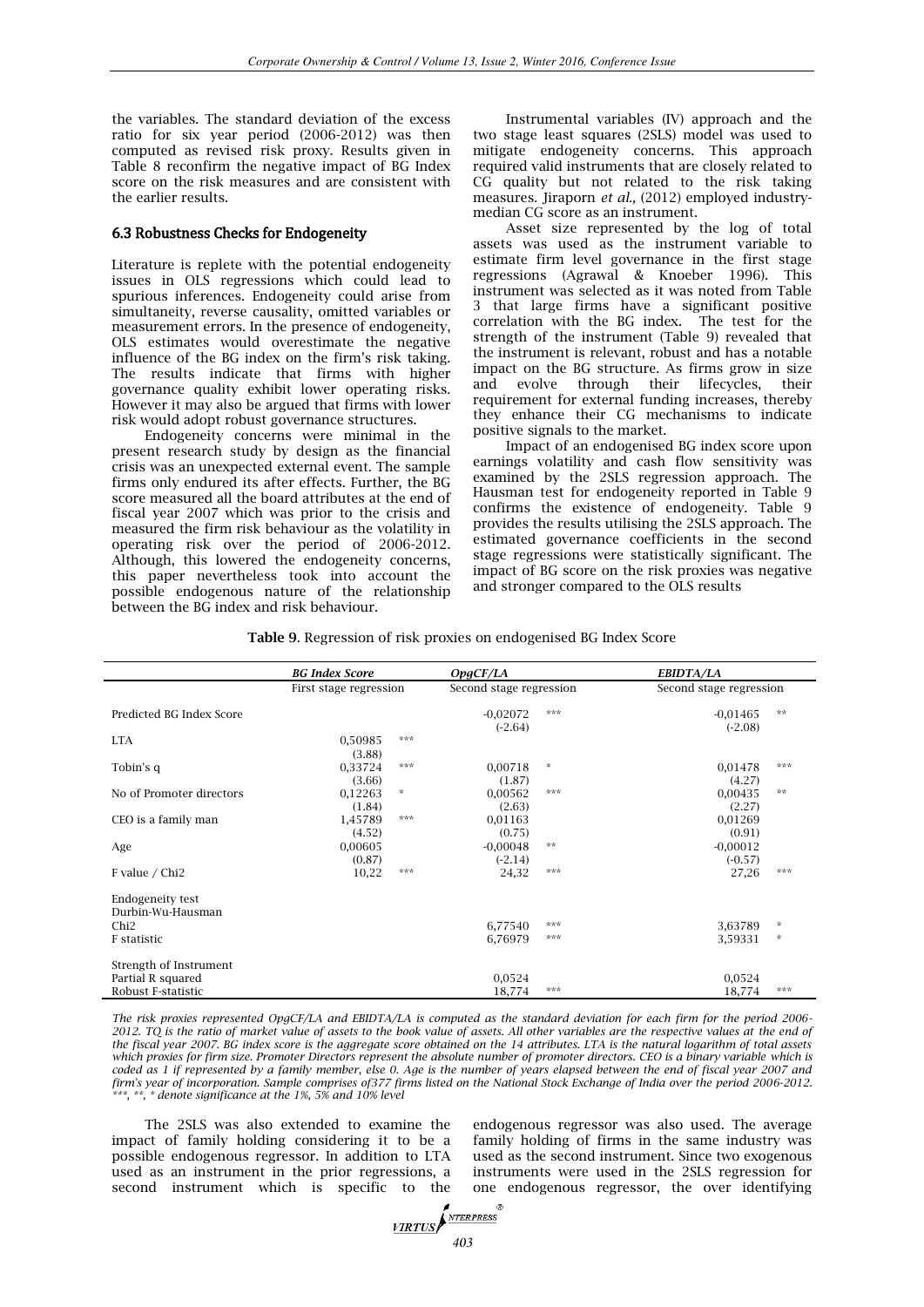restriction test was carried out by running a Hansen J-test to verify that the null hypothesis is not rejected. Table 10 indicates the results of the 2SLS regressions along with the endogeneity test, strength of instruments and the over identifying restriction test. The results indicated that the impact of family holding is positive and the magnitude of the coefficients is higher than OLS in all the cases.

# 7. CONCLUDING REMARKS

This study provides new evidence on the association between firm level governance quality and operating risks. The study analysed the impact of board size and composition and family ownership and control as these are considered to be the important pillars in the Corporate Governance lexicon. Firm level governance quality was measured using a broadbased Board Governance index which comprised of

both mandatory as well as desirable voluntary practices. Operating risks were measured by earnings volatility and cash flow sensitivity particularly during the period encompassing the financial crisis. The empirical results demonstrated a negative and significant relationship between the governance quality and the operating risks. The results were consistent even after addressing endogeneity concerns. The results of the study help in demonstrating the overall positive impact of governance quality on the risk management at the firm level.

However, the family firms with dominating insiders who exercise management control still exhibited relatively higher operating risks during the crisis phase. Amongst family firms, those companies with relatively higher governance quality had lower operating risks. The findings indicate the positive impact of governance structures in restricting excess risk taking behaviour among family firms.

**Table 10.** Regression of the risk proxies on endogenised Family holding %

|                                                 | <b>Family holding %</b> |      | OpgCF/LA                |     | EBIDTA/LA               |      |
|-------------------------------------------------|-------------------------|------|-------------------------|-----|-------------------------|------|
|                                                 | First stage regression  |      | Second stage regression |     | Second stage regression |      |
| Predicted Family holding %                      |                         |      | 0,00249<br>(3.13)       | *** | 0.00182<br>(2.53)       | $**$ |
| Avg industry Family holding %                   | 0,77976<br>(3.77)       | ***  |                         |     |                         |      |
| <b>LTA</b>                                      | $-2,51762$<br>$(-2.50)$ | $**$ |                         |     |                         |      |
| Tobin's q                                       | 0,99066<br>(1.32)       |      | $-0,00026$<br>$(-0.08)$ |     | 0.01008<br>(3.68)       | ***  |
| No of Promoters directors                       | 0,73685<br>(1.56)       |      | 0,00554<br>(3.16)       | *** | 0,00344<br>(2.17)       | $**$ |
| CEO is a family man                             | 13,67840<br>(5.45)      | ***  | $-0.04257$<br>$(-2.81)$ | *** | $-0.03057$<br>$(-2.22)$ | $**$ |
| Age                                             | $-0.13443$<br>$(-2.55)$ | $**$ | $-0,00014$<br>$(-0.65)$ |     | 0,00028<br>(1.40)       |      |
| F value / Chi2                                  | 13,73                   | ***  | 24,95                   | *** | 35,29                   | ***  |
| <b>Endogeneity test</b><br>Durbin-Wu-Hausman    |                         |      |                         |     |                         |      |
| Chi2                                            |                         |      | 14.3020                 | *** | 7.28702                 | ***  |
| F statistic                                     |                         |      | 14,6552                 | *** | 7,29393                 | ***  |
| Strength of Instruments                         |                         |      |                         |     |                         |      |
| Partial R squared<br>Robust F-statistic         |                         |      | 0.0667<br>9.64002       | *** | 0.0667<br>9.64002       | ***  |
| Overidentifed instruments<br>Hansen J statistic |                         |      | 0,05485                 |     | 0,05485                 |      |

*The risk proxies represented OpgCF/LA and EBIDTA/LA is computed as the standard deviation for each firm for the period 2006- 2012. All other variables are the respective values at the end of the fiscal year 2007. TQ is the ratio of market value of assets to the book value of assets. Family holding %indicates the percentage shareholding by founders, their family members and related corporates. LTA is the natural logarithm of total assets which proxies for firm size. Independent Directors represent the absolute number of independent directors. CEO is a binary variable which is coded as 1 if represented by a family member, else 0. Age is the number of years elapsed between the end of fiscal year 2007 and firm's year of incorporation. Avg industry family holding % represents the average family holding % in the respective industry at the end of the fiscal year 2007. Sample comprises of377 firms listed on the National Stock Exchange of India over the period 2006-2012. \*\*\*, \*\*, \* denote significance at the 1%, 5% and 10% levels*

This study seeks to fill a gap in the Corporate Governance literature and address the impact of governance quality upon the corporate risk-taking behaviour. The results provide positive evidence to the regulators about the impact of recent governance reforms. The findings also suggest that the policymakers can insist on firms adopting and complying with the non mandatory recommendations of Clause 49 to ensure protection of minority shareholders. Companies Act 2013 has introduced significant changes in this direction with emphasis on the board diversity and processes. The commitment to uphold these tenets of CG will ensure value creation for all the stakeholders.

Several efforts have been made to increase the standards of the CG mechanisms in recent years especially in the backdrop of several corporate scams. In addition to the mandatory requirements, this study also analysed and observed the impact of director's involvement in decision making, based on their attendance in meetings. It was observed that the role of independent directors in deliberating crucial decisions and their true independence and empowerment will be the real game changer to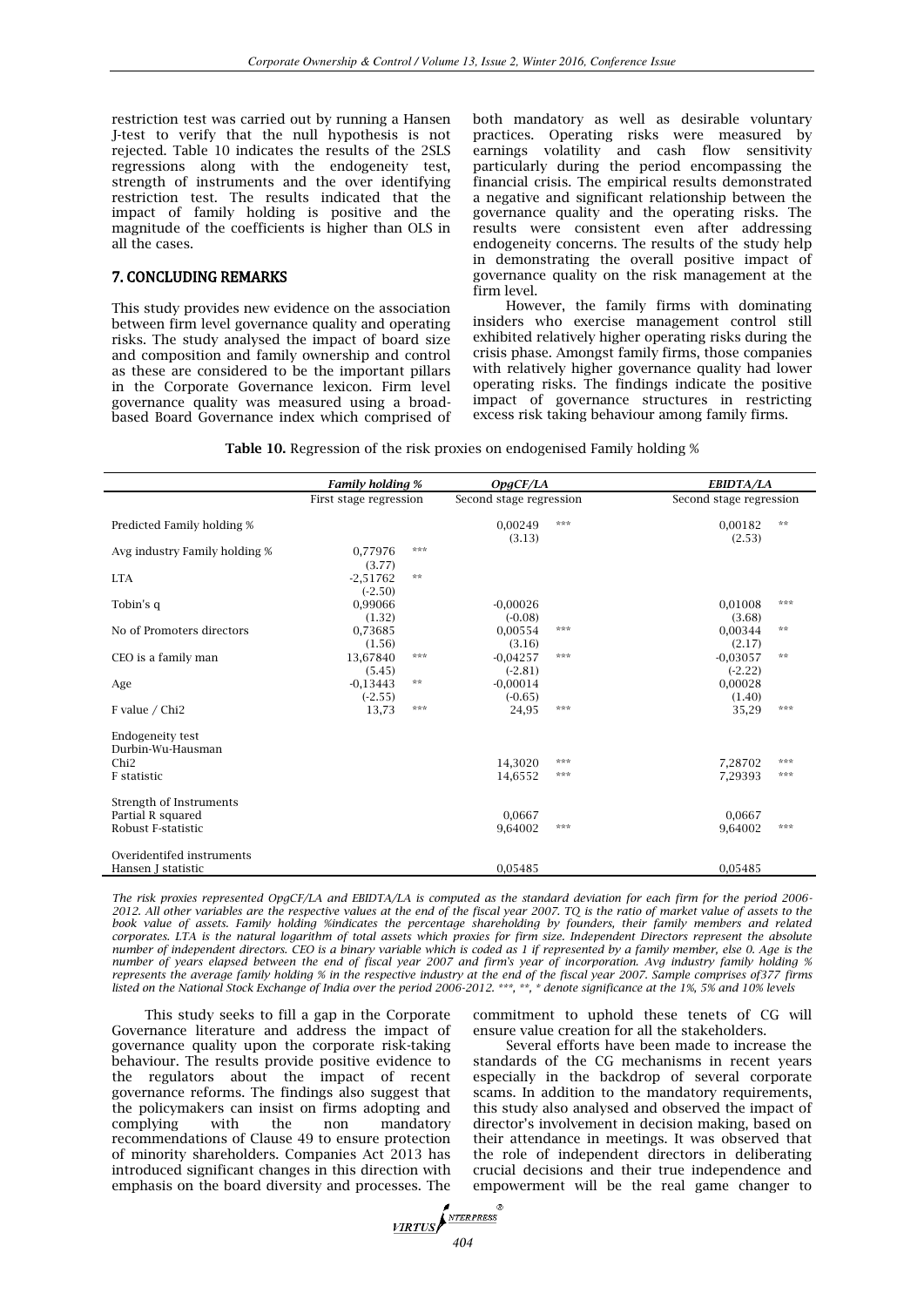ensure protection of external shareholders. This is expected to bring about a shift from the era of mandated compliance to voluntary adherence of governance quality.

## **REFERENCES**

- 1. Acharya, V, Amihud, Y & Litov, L 2011, 'Creditor rights and corporate risk-taking', *Journal of Financial Economics*, vol. 102, pp. 150–166.
- 2. Adams, RB & Ferreira, D 2007, 'A theory of friendly boards', *The Journal of Finance,* vol. 62, pp. 217-250.
- 3. Adams, RB & Ferreira, D 2008, 'Do Directors Perform for Pay?', *Journal of Accounting and Economics,* vol. 46, pp. 154–71.
- 4. Anderson, R & Reeb, D 2003,'Founding-family ownership and firm performance: Evidence from the S&P 500 ', *Journal of Finance,* vol. 58*,* pp. 1301-1327.
- 5. Anderson, R & Reeb, D 2003b, 'Founding-family ownership, corporate diversification, and firm leverage'. *Journal of Law & Economics,* vol. 46*,* pp. 653–680.
- 6. Agrawal, A & Knoeber, CR 1996, 'Firm Performance and Mechanisms to Control Agency Problems between Managers and Shareholders'. *Journal of Financial and Quantitative Analysis,* vol. 31, pp 377-397.
- 7. Balasubramanian, B, Black, BS & Khanna, V 2010, 'The relation between firm-level corporate governance and market value: A study of India', *Emerging Markets Review,* forthcoming
- 8. Bebchuk, L, Cohen, A, Ferrell, A 2009, 'What matters in corporate governance'? *Review of Financial Studies,* vol. 22, pp. 783-827.
- 9. Bartram, SM, P, Brown & How, PJ, 2008, 'Agency conflicts and corporate payout policies: a global study', Working Paper
- 10. Black, BS, Jang, H & Kim, W 2006, 'Predicting firms' corporate governance choices: Evidence from Korea', *Journal of Corporate Finance,* vol*.* 12, pp. 660-691.
- 11. Black, BS, Love, I & Rachinsky, A 2006, 'Corporate governance indices and firms' market values: Time series evidence from Russia', *Emerging Markets Review,* vol. 7, pp. 361–379.
- 12. Brick, IE, & Chidambaran, NK 2010, 'Board meetings, committee structure, and firm value', *Journal of Corporate Finance*, vol. 16, pp. 533– 553.
- 13. Brennan, N 2006, 'Boards of directors and firm performance: is there an expectations gap'? *Corporate Governance: An International Review*, vol. 14, pp. 577-593.
- Brown, L & Caylor, M 2009, 'Corporate governance and firm operating performance', *Review of Quantitative Finance and Accounting,* vol. 32, pp. 129–144.
- 15. Claessens, Stijn & Burcin, YB, 2012, ' Corporate Governance and Development: An Update', *Global Corporate Governance Network, IFC*. <http://ssrn.com/abstract=2061562>
- 16. Coles, JL, Daniel, ND & Naveen, L 2006, 'Managerial incentives and risk-taking', *Journal of Financial Economics*, vol. 79, pp. 431-468.
- 17. Cornett, MM, McNutt, JJ & Tehranian 2009, 'The financial crisis, internal corporate governance and the performance of publicly traded U.S. bank<br>holding companies', companies'. <http://ssrn.com/abstract=21476969>
- 18. Cheng, S., Evans JH. & Nagarajan, N 2008, 'Board size and firm performance: the moderating effects

of the market for corporate control', *Review of Quantitative Finance and Accounting,* forthcoming

- 19. [Cooper,](http://www.emeraldinsight.com/action/doSearch?ContribStored=Cooper%2C+E) E & [Uzun](http://www.emeraldinsight.com/action/doSearch?ContribStored=Uzun%2C+H), H 2012, 'Directors with a full plate: the impact of busy directors on bank risk', *Managerial Finance,* vol. 38, pp. 571 – 586.
- 20. Fich, EM & Shivdasani, A 2006, 'Are Busy Boards Effective Monitors'?. *The Journal of Finance,* vol. 61, pp. 689–724.
- 21. Francis, B, Hasan, I & Wu, Q 2010, 'Do corporate boards affect firm performance? New evidence from the financial crisis'.Unpublished working paper.
- 22. Gompers, P, Ishii, J & Metrick, A 2003, 'Corporate governance and equity prices', *Quarterly Journal of Economics,* vol. 118, pp. 107-155.
- 23. Guest, PM 2009, 'The Impact of Board Size on Firm Performance: Evidence from the UK', *The European Journal of Finance,* vol. 15, pp. 385-404.
- 24. Gupta, K, Krishnamurti, C & Tourani-Rad, A 2013, 'Is corporate governance relevant during the financial crisis?', *Journal of International Financial Markets, Institutions & Money,* vol. 23*, pp.* 85-110.
- 25. Hayward, M., & Hambrick, D. 1997, 'Explaining the premiums paid for large acquisitions: Evidence of CEO hubris', *Administrative Science Quarterly*, vol. 42, pp. 103– 127.
- 26. Jensen, MC 1993, 'The modern industrial revolution, exit, and the failure of internal control systems', *Journal of Finance*, vol. 48, pp. 831-880.
- 27. Jiraporn, P, Kim, JC, Kim, YS & Kitsabunnarat, P 2012, 'Capital structure and corporate governance quality: Evidence from the Institutional Shareholder Services (ISS)', *International Review of Economics and Finance,* vol. 22, pp. 208-221.
- 28. Jiraporn, P, Chatjuthamard, P, Tong, S & Kim, YS 2015. 'Does Corporate Governance Influence Corporate Risk-Taking? Institutional Shareholders Services (ISS)', *[Finance](http://www.sciencedirect.com/science/journal/15446123)  [Research Letters,](http://www.sciencedirect.com/science/journal/15446123)* vol.13, pp. 105–112.
- 29. John, K, Litov, L & Yeung, B 2008, 'Corporate governance and risk-taking', *Journal of Finance*, vol. 63*,* pp. 1679-1728.
- 30. Knyazeva, A, Knyazeva, D & Masulis, RW 2013, 'The supply of corporate directors and board independence'. *Review of Financial Studies,* vol. 26, pp. 1561-1605.
- 31. LI, J & Tang, YI 2010, 'CEO hubris and firm risk taking in China: The moderating role of managerial discretion', *Academy of Management Journal*, vol. 53, pp. 45–68.
- 32. Mishra, D 2011, 'Multiple large shareholders and corporate risk taking: Evidence from East Asia'*,Corporate Governance: An International Review*, forthcoming.
- 33. Mizruchi, M. 1983, 'Who controls whom? An examination of the relation between management and boards of directors in large American corporations', *Academy of Management Review*, vol. 8, pp. 426 – 435.
- 34. Mitton, T 2002, 'A cross-firm analysis of the impact of corporate governance on the East Asian financial crisis', *Journal of Financial Economics,*  vol. 64*,* pp*.* 215–241.
- 35. Nakano, M & Nguyen, P 2012, 'Board Size and Corporate Risk Taking: Further Evidence from Japan' *Corporate Governance: An International Review,* vol. 20, pp. 369–387.
- 36. Pathan, S 2009, 'Strong boards, CEO power and bank risk-taking', *Journal of Banking & Finance,*  vol. 33, pp. 1340–1350.
- 37. Sarkar, J, Sarkar, S & Sen, K 2012, 'A corporate governance index for large listed companies in India' <http://ssrn.com/abstract=2055091>

**VIRTUS** MERPRESS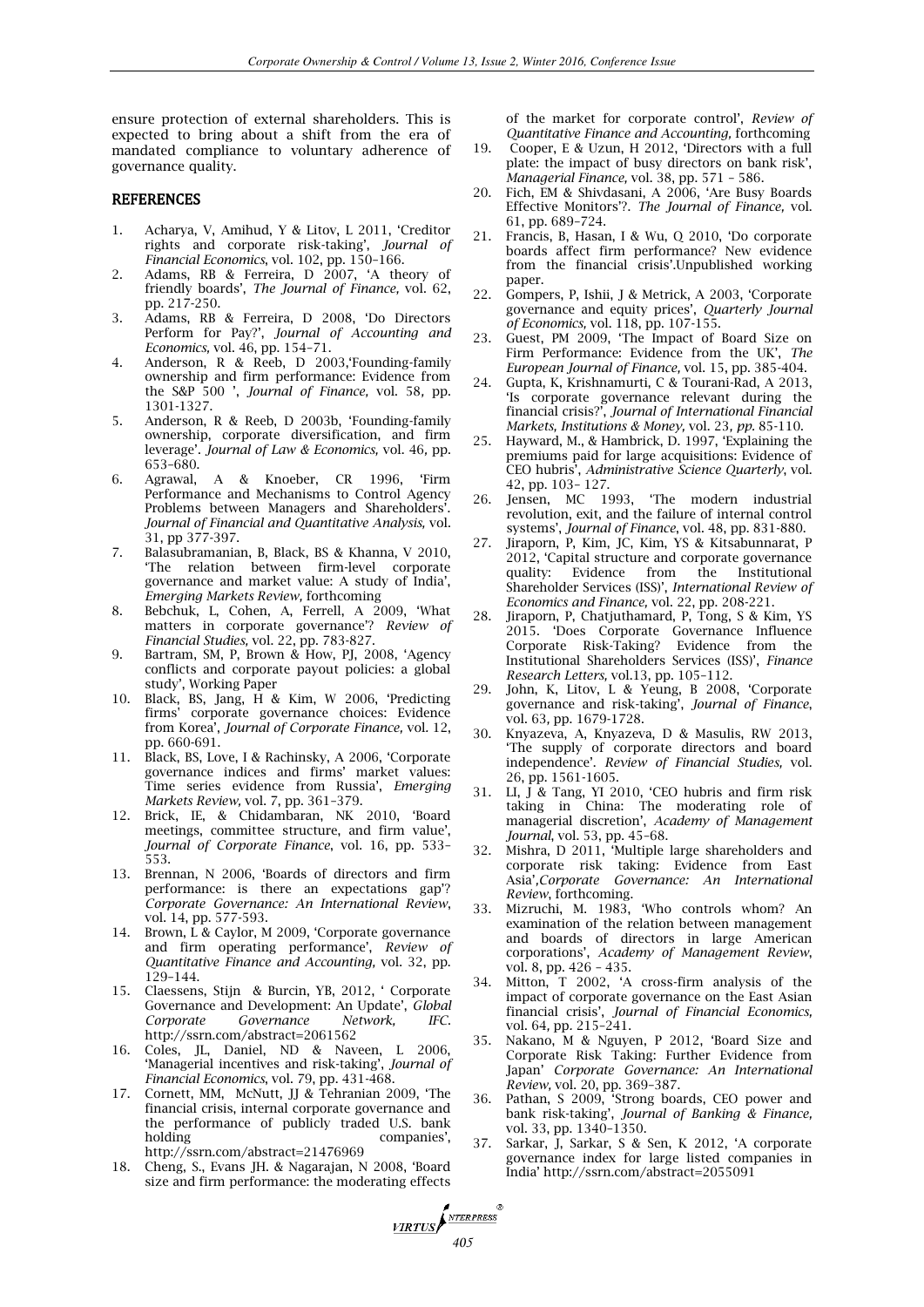- 38. Varshney, Kaul, P, Kumar, V & Vasal, VK 2012, 'Corporate Governance Index and Firm Performance: Empirical Evidence from India' <http://ssrn.com/abstract=2103462>
- 39. Villalonga, B, Amit, R 2006, 'How do family ownership control and management affect firm value?', *Journal of Financial Economics,* vol. 80*,* pp. 385–417*.*

*MRTUS MTERPRESS*